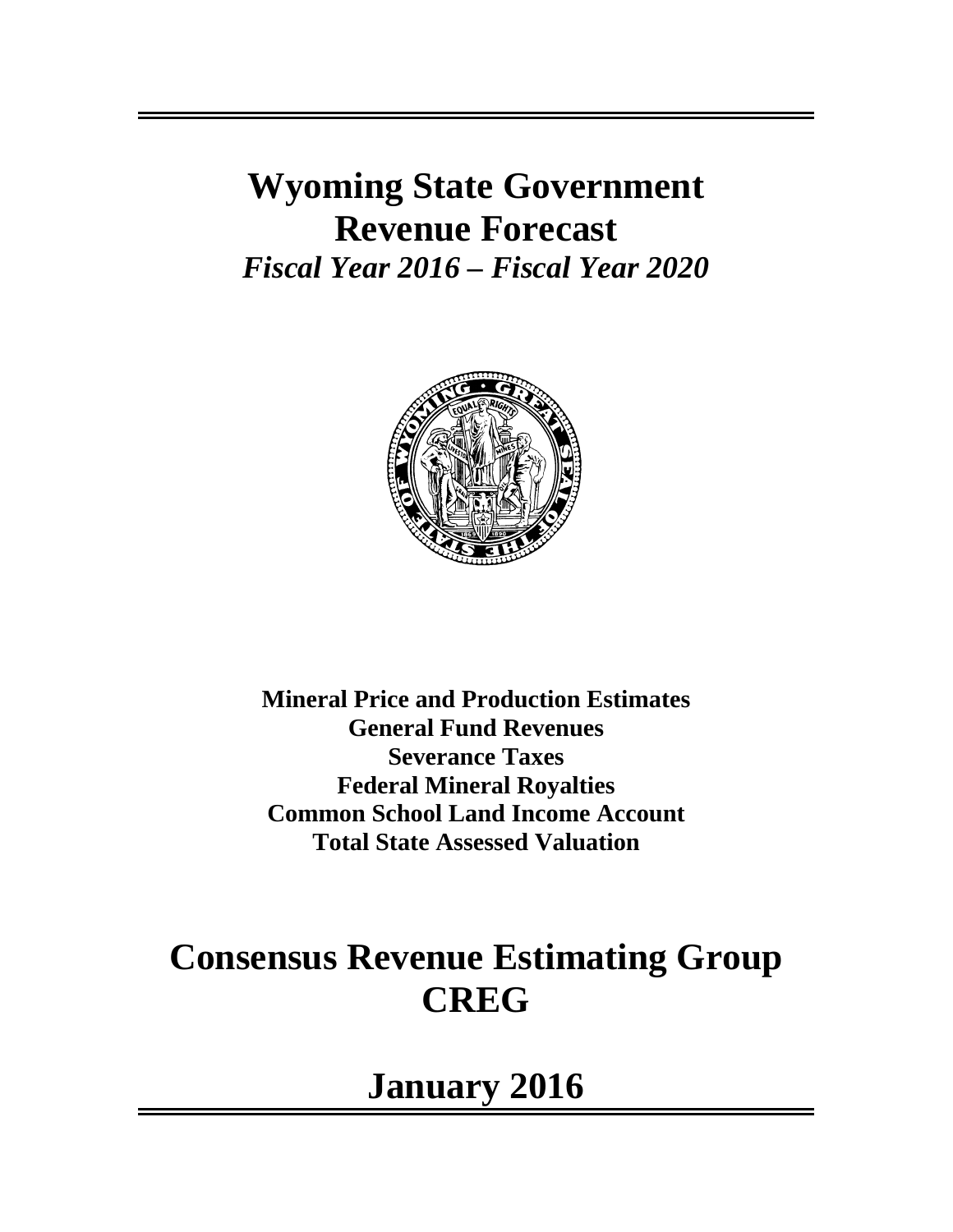**Alex Kean, Co-Chairman**  Dept. of Administration and Information Economic Analysis Division 2800 Central Avenue Cheyenne, WY 82002 307-777-7504

**Mark Watson**  Oil and Gas Commission **Thomas A. Drean**  Wyoming Geological Survey **Dan Noble**  Department of Revenue **Bill Mai**  University of Wyoming



*The State of Wyoming*

*Consensus Revenue Estimating Group* 

**Don Richards, Co-Chairman**  Legislative Service Office Room 213 Capitol Building Cheyenne, WY 82002 307-777-7881

**David T. Taylor**  University of Wyoming **Diana Walter**  State Treasurer's Office **Sandy Urbanek**  State Auditor's Office

| <b>Governor Matt Mead</b>   |
|-----------------------------|
| Members, $63rd$ Legislature |
|                             |

 **From**: Alex Kean, Co-Chairman Don Richards, Co-Chairman

**Date: January 14, 2016** 

**Subject:** Wyoming Revenue Forecast

The Consensus Revenue Estimating Group (CREG) met on January 5, 2016 to adjust the revenue estimates of October 2015. The revised forecast covers FY 2016 through FY 2020.

This update revises five components of the October 26, 2015 revenue forecast: oil price for calendar year (CY) and fiscal (FY) 2016 and production for CY 2015 and CY 2016; natural gas price estimates for CY 2015, CY 2016, and CY 2017 and production throughout the reporting period (CY 2015 through CY 2020); and surface coal production estimates for CY 2015, CY 2016 and CY 2017. The forecast was also revised to incorporate a sequestered coal lease bonus payment anticipated, but not received until after October 26, 2015. All other revenue streams and assumptions remain unchanged.

## **Co-chair's Caution**

*Our overall assessment of the state's short-term revenue-generating ability is more pessimistic than this FY 2015-16 bottom-line reduction implies. The co-chairs caution that although future events could have a positive effect on oil and natural gas pricing an arguably more likely scenario, given the current price environment, is continued downward pressure on prices. For example, between the time CREG members gathered oil price data for purposes of the forecasts in this report and finalization and publication of the report, the price of oil has declined approximately another 18 percent. The members of CREG will be closely monitoring revenue data and related issues in the time before the next scheduled estimate is produced in mid-October or before, if necessary.*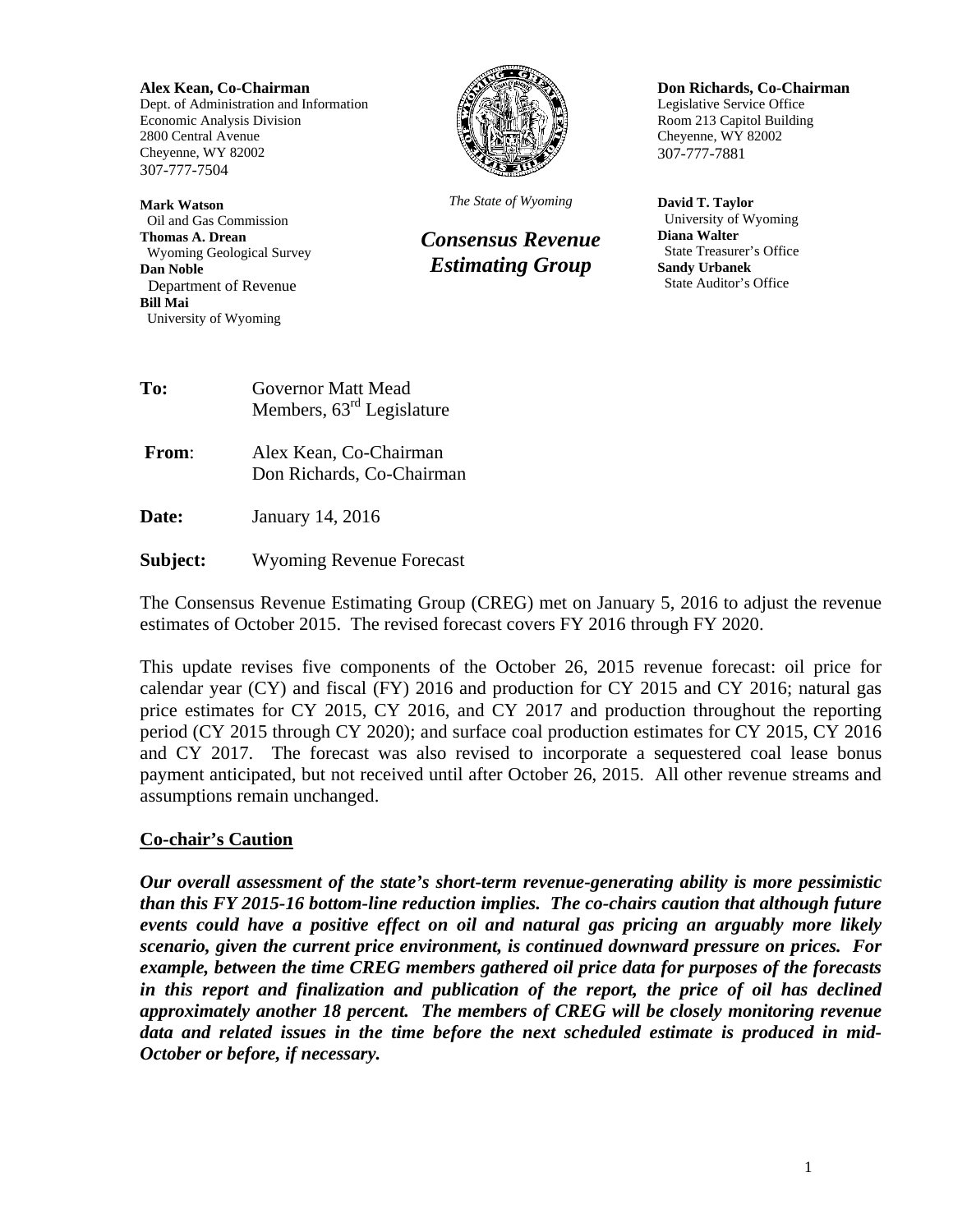## **General Fund and Budget Reserve Account Revenue Comparisons**

Severance tax and federal mineral royalty (FMR) projections were revised downward to reflect the current and projected commodity price environment. Natural gas price and production, oil price and surface coal production were reduced from the levels forecasted in October. Those changes, when combined with a slight increase in the production of crude oil, resulted in a \$5.1 million decrease to the estimate of severance tax to the General Fund for FY 2015-2016. In addition, CREG reduced estimated revenues directed to the Budget Reserve Account (BRA) by \$10.3 million in severance taxes and \$16.6 million for FY 2015-2016 as a result of lower FMRs. CREG reduced the FY 2017-2018 revenues from severance tax deposited into the General Fund by \$6.8 million and the BRA is projected to decline \$13.8 million from lower severance tax and a \$25.8 million from lower FMRs.

## **Bottom-line General Fund / Budget Reserve Account**

The bottom line is that FY 2015-2016 General Fund revenues are expected to be \$5.1 million less than projected in October, while FY 2015-2016 BRA revenues are projected to be \$26.9 million lower. FY 2017-2018 General Fund revenues are expected to be \$6.8 million less than projected in October, while FY 2017-2018 BRA revenues are projected to be \$39.6 million lower. *The reduction to total traditional funds available for appropriation is \$32 million for the FY 2015-2016 biennium, and \$46.4 million for the FY 2017-2018 biennium as compared to levels shown in the October 2015 report.* 

|                                  | October 2015 Forecast | January 2016 Forecast |              |
|----------------------------------|-----------------------|-----------------------|--------------|
| Revenue Source                   | FY 2015-2016 Biennium | FY 2015-2016 Biennium | Difference   |
| Severance Tax                    | \$741.0 M             | \$725.6 M             | $- $15.4 M$  |
| <b>Federal Mineral Royalties</b> | \$583.4 M             | \$566.8 M             | $-$ \$16.6 M |
| <b>Total General Fund/BRA</b>    | \$3,476.6 M           | \$3,444.6 M           | $-$ \$32.0 M |

#### **Table 1. FY 2015-2016 Biennium General Fund/BRA Revenue Forecast Comparison**

### **Table 2. FY 2017-2018 Biennium General Fund/BRA Revenue Forecast Comparison**

|                                  | October 2015 Forecast | January 2016 Forecast |              |
|----------------------------------|-----------------------|-----------------------|--------------|
| Revenue Source                   | FY 2017-2018 Biennium | FY 2017-2018 Biennium | Difference   |
| Severance Tax                    | \$676.8 M             | \$656.2 M             | $-$ \$20.6 M |
| <b>Federal Mineral Royalties</b> | \$527.4 M             | \$501.6 M             | $-$ \$25.8 M |
| <b>Total General Fund/BRA</b>    | \$2,941.0 M           | \$2,894.6 M           | $-$ \$46.4 M |

### **Mineral Price and Production Assumptions**

The most significant change to the October forecast is in projected natural gas prices. The supply demand imbalance prominent in both natural gas and oil has been magnified in natural gas due to unusually mild weather to this point in the heating season. Through December 2015, natural gas prices remain at historically low levels when adjusted for inflation. Storage was 17.2 percent ahead of last year and 14.6 percent ahead of the five year average according to the U.S. Energy Information Administration. Without major reductions in production and continued growth in demand, CREG anticipates natural gas prices will continue to stay near historic lows. Forecasted prices were reduced from \$2.85/Mcf to \$2.75/Mcf in CY 2015; \$3.20/Mcf to \$2.85/Mcf in CY 2016; and \$3.25/Mcf to \$3.00/Mcf in CY 2017. Natural gas production was also slightly reduced by seven million Mcf each year throughout the projection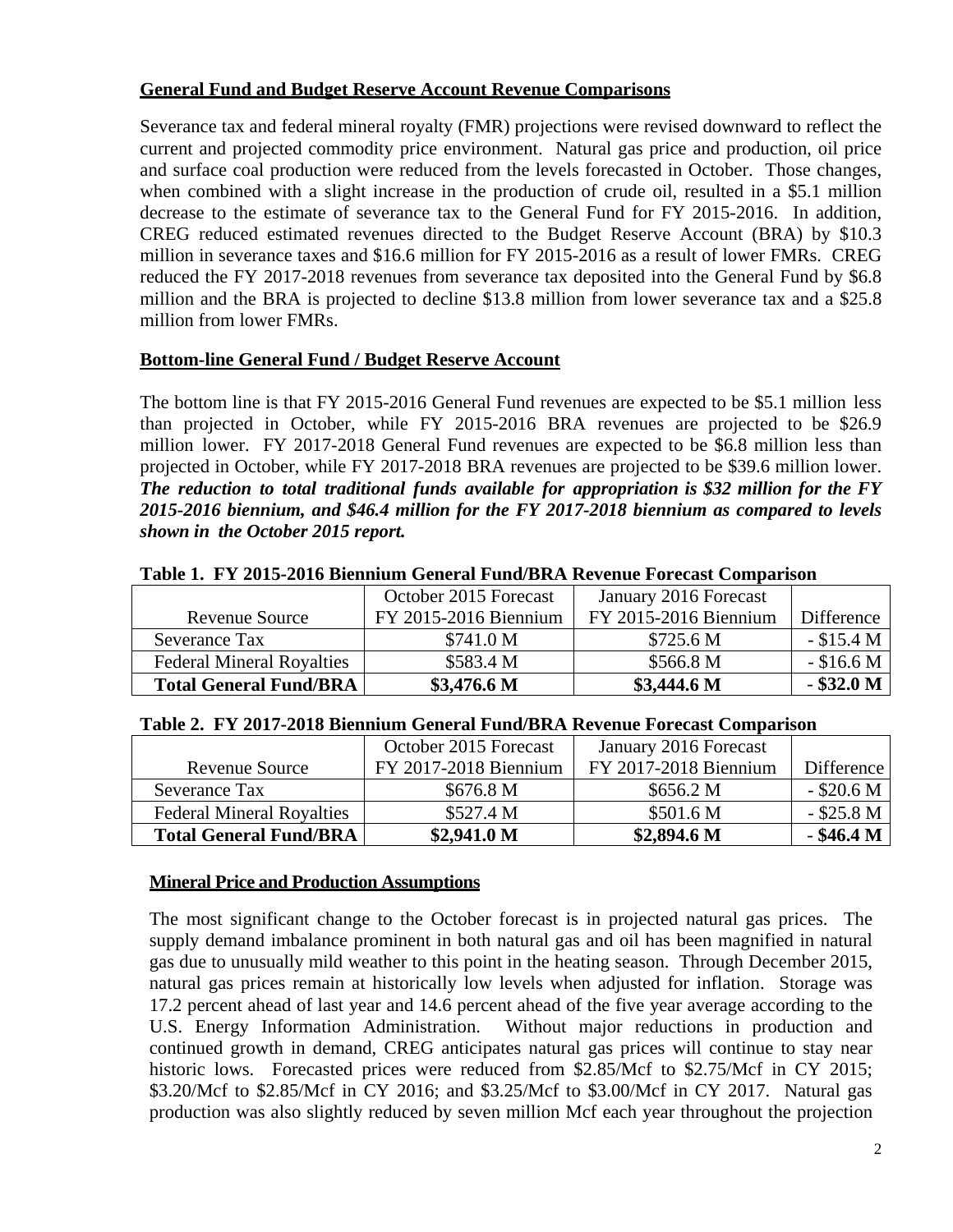period. A summary of changes to forecasted natural gas prices and production is shown in the following table:

|                      | Tubic of Comparison of Familiar Gus Frounchon and Frice Forecasts. While |                              |
|----------------------|--------------------------------------------------------------------------|------------------------------|
| <b>Calendar Year</b> | <b>October 2015 Forecast</b>                                             | <b>January 2016 Forecast</b> |
| 2015                 | 1.976 Tcf / \$2.85                                                       | 1.969 Tcf / \$2.75           |
| 2016                 | 1.936 Tcf / \$3.20                                                       | 1.929 Tcf / \$2.85           |
| 2017                 | 1.898 Tcf / \$3.25                                                       | 1.891 Tcf / \$3.00           |
| 2018                 | 1.860 Tcf / \$3.30                                                       | 1.853 Tcf / \$3.30           |
| 2019                 | 1.823 Tcf / \$3.35                                                       | 1.816 Tcf / \$3.35           |
| 2020                 | 1.786 Tcf / \$3.40                                                       | 1.779 Tcf / \$3.40           |

**Table 3. Comparison of Natural Gas Production and Price Forecasts: \$/Mcf**

The worldwide crude oil supply overhang continues to dominate the market along with projections for below-trend growth in the global economy and the strength of the U.S. dollar, giving cause to believe the supply glut will continue for an extended period of time. The oil price estimate was left unchanged for CY 2015 due to stronger prices received by Wyoming producers over the past summer, while CY 2016 was reduced by \$3.00 to \$42.00/bbl. CREG believes prices will gradually recover over the course of CY 2016 from current levels but will face very challenging headwinds for the first six months. Therefore, CREG made an additional adjustment for FY 2016 by decreasing the projected price to \$39/bbl based on fiscal year-to-date actual prices received and an expectation that prices paid to Wyoming producers will be under \$35.00/bbl. for much of the remaining fiscal year. Although CREG reduced the projected price, Wyoming oil production to date has been stronger than levels projected in October. Forecasted production was increased for CY 2015 and CY 2016 but was left unchanged in the out years of CY 2017 – 2020 from levels projected in October. A summary of changes to forecasted oil prices and production is shown in the following table:

| <b>Calendar Year</b> | <b>October 2015 Forecast</b> | <b>January 2016 Forecast</b> |
|----------------------|------------------------------|------------------------------|
| 2015                 | 83,000,000 bbls. / \$40.00   | 85,000,000 bbls. / \$40.00   |
| 2016                 | 71,000,000 bbls. / \$45.00   | 75,000,000 bbls. / \$42.00   |
| 2017                 | 67,000,000 bbls. / \$50.00   | 67,000,000 bbls. / \$50.00   |
| 2018                 | 65,000,000 bbls. / \$55.00   | 65,000,000 bbls. / \$55.00   |
| 2019                 | 65,000,000 bbls. / \$55.00   | 65,000,000 bbls. / \$55.00   |
| 2020                 | 65,000,000 bbls. / \$55.00   | 65,000,000 bbls. / \$55.00   |

**Table 4. Comparison of Oil Production and Price Forecasts: \$/bbl.**

In contrast to last year, demand for Powder River Basin coal has decreased throughout the fall. The abundance of inexpensive natural gas available to the power sector and increasing environmental regulations has continued to negatively impact coal demand. As a result, CREG reduced production estimates for the first three calendar years of the projection period to reflect current trends. CREG maintained the price forecast from October 2015. Following is a summary of the coal production assumptions: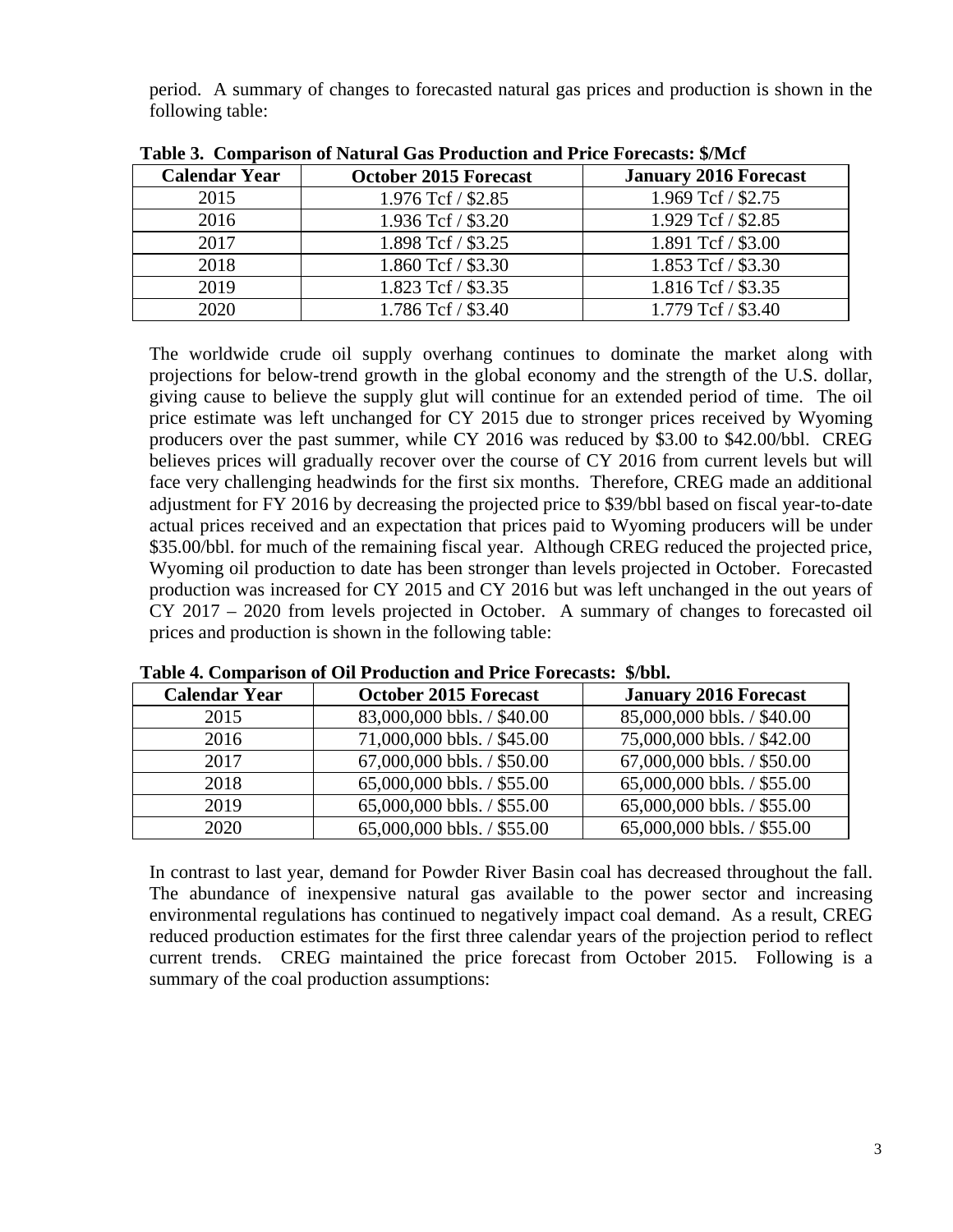| <b>Calendar Year</b> | <b>October 2015 Forecast</b> | <b>January 2016 Forecast</b> |
|----------------------|------------------------------|------------------------------|
| 2015                 | 375,000,000 tons             | 370,000,000 tons             |
| 2016                 | 370,000,000 tons             | 365,000,000 tons             |
| 2017                 | 365,000,000 tons             | 360,000,000 tons             |
| 2018                 | 360,000,000 tons             | 360,000,000 tons             |
| 2019                 | 360,000,000 tons             | 360,000,000 tons             |
| 2020                 | 360,000,000 tons             | 360,000,000 tons             |

**Table 5. Comparison of Coal Production Forecasts: tons**

## **Federal Mineral Royalties**

CREG reduced the estimates for FMR receipts from the levels forecasted in October 2015 for the same reasons that severance tax estimates were reduced. The forecast revisions result in \$24.8 million less royalty income projected in the FY 2015-2016 biennium split between the BRA (\$16.6 million) and the School Foundation Program Account (SFP) (\$8.2 million). CREG revisions also reduced the FY 2017-2018 projection by \$38.7 million split between the BRA (\$25.8 million) and the School Foundation Account (\$12.9 million).

## **Coal Lease Bonus**

An additional \$6.5 million in coal lease bonus payments was anticipated but was not included in the October forecast because the payment did not arrive until after October 26, 2015. The additional \$6.5 million is entirely due to the timing of withheld, or sequestered, payments in the fall of 2015 and is not the result of a new lease sale. The full \$6.5 million is directed into the School Capital Construction Account as provided for in state statute.

### **State Total Assessed Valuation and K-12 Funding**

The state assessed valuation is based on mineral price and production estimates provided in this report, and estimates of assessed valuation for all other property are based on historical trends. No changes were made to the assumptions that produce the estimates for state assessed valuations, aside from the previously mentioned mineral price and production changes. The reduction in oil, natural gas and coal resulted in approximately 0.5 percent less assessed value in CY 2015, 2.25 percent less in CY 2016 and 1.5 percent less in CY 2017.

The reductions in commodity prices during CY 2015 and CY 2016 will reduce assessed values, which will result in a decline in estimated revenue for K-12 education at both the state and local level in FY 2017 and FY 2018. In total, this amounts to roughly \$24.6 million for FY 2017-18, in addition to the previously mentioned reduction in FMRs for FY 2016 and FY 2017-18. For the FY 2017-2018 biennium, the revised price and production estimates will also reduce FMRs directed to the SFP by an estimated \$12.9 million.

## **Projections of income from all other sources were left unchanged from the October 2015 CREG forecast. For details of other aspects of the revenue forecast, please refer to the October 2015 CREG report.**

As always, the members of CREG will continue to monitor the drivers of the revenue forecast and keep you informed of any major developments impacting the assumptions in this revenue forecast.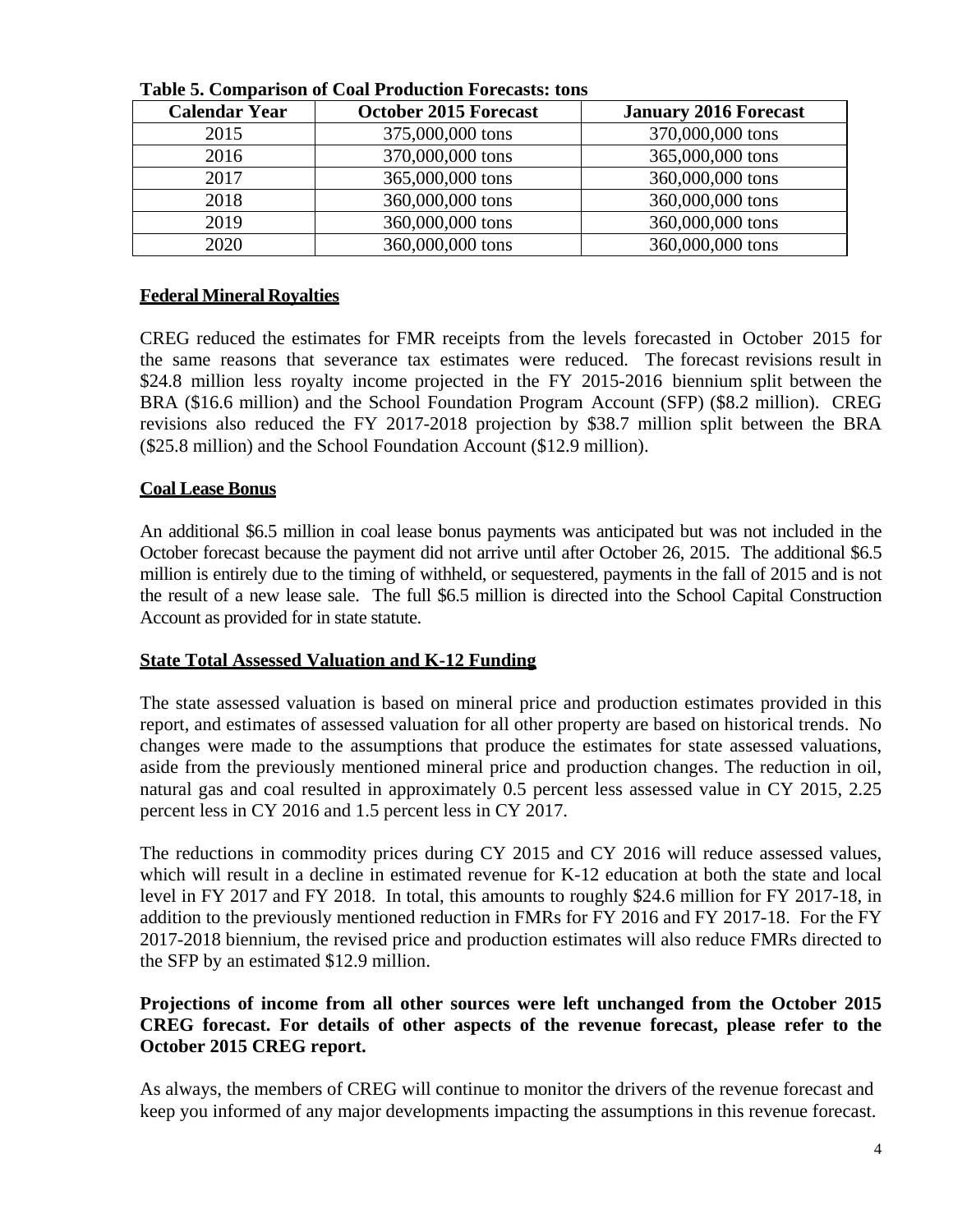## **Appendix Tables:**

| Table 1:       | General Fund Revenues - Fiscal Year Collections by Source                                       |
|----------------|-------------------------------------------------------------------------------------------------|
| Table 2:       | General Fund Revenues - Biennial Collections by Source                                          |
| Table 3:       | Severance Tax Assumptions - Price and Production Levels                                         |
| Table 4:       | Mineral Severance Taxes - Fiscal Year Distribution by Account                                   |
| Table 5:       | Mineral Severance Taxes - Biennial Distribution by Account                                      |
| Table 6:       | Mineral Severance Taxes to All Accounts - FY Distribution by Mineral                            |
| Table 7:       | Federal Mineral Royalties Including Coal Lease Bonuses - Fiscal Year<br>Distribution by Account |
| Table $7(a)$ : | Federal Mineral Royalties Without Coal Lease Bonuses - Fiscal Year<br>Distribution by Account   |
| Table $7(b)$ : | Coal Lease Bonuses - Fiscal Year Distribution by Account                                        |
| Table 8:       | Federal Mineral Royalties Including Coal Lease Bonuses - Biennial<br>Distribution by Account    |
| Table $8(a)$ : | Federal Mineral Royalties Without Coal Lease Bonuses – Biennial<br>Distribution by Account      |
| Table 8(b):    | Coal Lease Bonuses – Biennial Distribution by Account                                           |
| Table 9:       | <b>Total State Assessed Valuation</b>                                                           |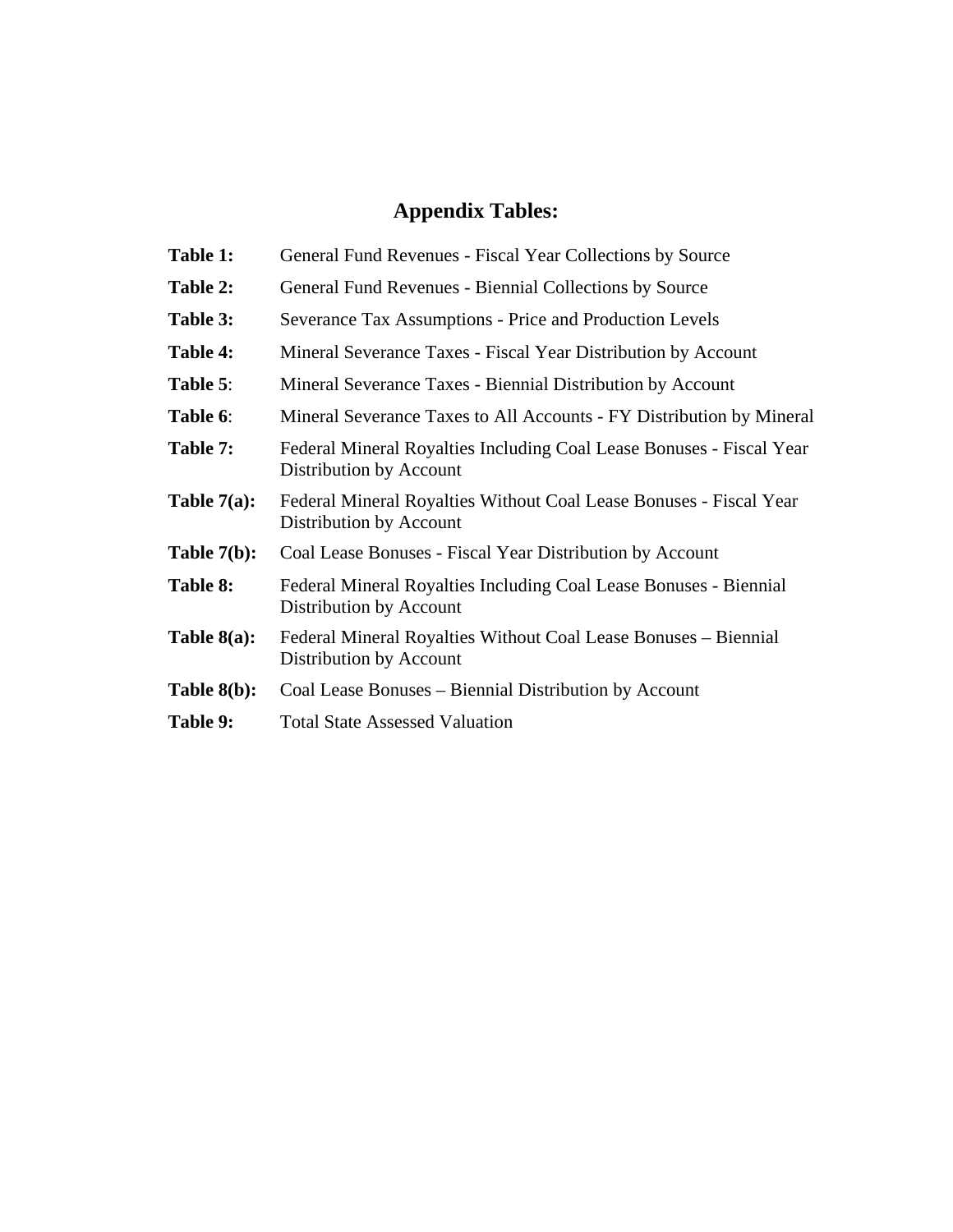#### Table 1 General Fund Revenues Fiscal Year Collections by Source

| Fiscal      | Severance     | Sales and Use | <b>PWMTF</b>  | Pooled        | Charges - Sales | Franchise    | Revenue from  | Penalties    | Federal Aid  | All          |                 |
|-------------|---------------|---------------|---------------|---------------|-----------------|--------------|---------------|--------------|--------------|--------------|-----------------|
| Year        | Tax           | Tax           | Income        | Income        | and Services    | Tax          | <b>Others</b> | and Interest | and Grants   | Other        | Total           |
|             |               | (1)           | (2), (3)      |               |                 |              | (4)           |              | (5)          | (6)          |                 |
| Historical: |               |               |               |               |                 |              |               |              |              |              |                 |
| 1995        | \$56,478,509  | \$209.710.060 | \$85,608,439  | \$27,163,995  | \$16,043,934    | \$13,800,083 | \$4,071,087   | \$9,539,220  | \$10,570,977 | \$12,072,088 | \$445,058,392   |
| 1996        | \$61,649,241  | \$208,985,935 | \$86,526,776  | \$27,187,921  | \$16,660,919    | \$12,536,616 | \$3,998,696   | \$2,007,193  | \$11,110,620 | \$13,818,622 | \$444,482,539   |
| 1997        | \$70,906,043  | \$215,183,851 | \$92,221,049  | \$24,230,603  | \$17,795,890    | \$13,458,008 | \$5,198,340   | \$5,601,208  | \$11,866,009 | \$12,326,030 | \$468,787,031   |
| 1998        | \$69,557,973  | \$234,725,638 | \$101,277,447 | \$23,368,069  | \$18.171.735    | \$13,320,789 | \$5,979,414   | \$6,766,153  | \$10,557,300 | \$16,563,929 | \$500,288,447   |
| 1999        | \$58,924,423  | \$234,725,590 | \$106,845,392 | \$25,322,337  | \$20,333,143    | \$11,438,251 | \$7,009,009   | \$5,873,055  | \$10,293,095 | \$19,488,056 | \$500,252,351   |
| 2000        | \$83,616,343  | \$262,338,523 | \$117,485,136 | \$26,191,754  | \$18,799,203    | \$13,628,848 | \$14,829,611  | \$5,809,027  | \$8,189,111  | \$64,712,342 | \$615,599,898   |
| 2001        | \$139,104,484 | \$296,341,913 | \$97.378.092  | \$34,849,907  | \$20,569,692    | \$15,029,401 | \$10,085,700  | \$6,612,961  | \$10.946.298 | \$21,301,693 | \$652,220,141   |
| 2002        | \$117,185,445 | \$313,077,987 | \$90,510,496  | \$29,114,751  | \$20,858,833    | \$17,099,710 | \$7,532,683   | \$6,359,976  | \$8,878,403  | \$27,328,449 | \$637,946,733   |
| 2003        | \$149.549.109 | \$300.953.910 | \$58,647,855  | \$19,214,275  | \$20.467.084    | \$19,598,042 | \$8,199,193   | \$10.131.822 | \$10,590,119 | \$27,332,601 | \$624,684,010   |
| 2004        | \$184,408,599 | \$326,625,269 | \$98,110,315  | \$28,716,923  | \$24,260,907    | \$21,745,077 | \$5,315,629   | \$9,031,984  | \$11,651,917 | \$34,686,832 | \$744,553,452   |
| 2005        | \$225,275,895 | \$363,846,232 | \$87,789,396  | \$39,340,611  | \$26,460,644    | \$23,962,541 | \$5,674,323   | \$11,571,551 | \$8,313,378  | \$41,702,561 | \$833,937,132   |
| 2006        | \$240,254,868 | \$421,438,545 | \$123,952,616 | \$65,048,984  | \$24,733,817    | \$24,889,058 | \$5,842,094   | \$17,153,208 | \$10,264,260 | \$42,493,736 | \$976,071,186   |
| 2007        | \$213,964,458 | \$479,072,573 | \$150,487,083 | \$90,590,111  | \$29,478,126    | \$28,164,990 | \$6,301,203   | \$15,248,945 | \$10,830,645 | \$46,156,155 | \$1,070,294,289 |
| 2008        | \$257,859,263 | \$504,711,048 | \$321,357,789 | \$105,567,137 | \$30,458,234    | \$26,251,292 | \$10,704,460  | \$6,443,234  | \$9,819,073  | \$46,743,278 | \$1,319,914,808 |
| 2009        | \$217,580,767 | \$492,443,467 | \$135,264,226 | \$89,969,956  | \$33,780,336    | \$23,978,875 | \$6,276,827   | \$11,878,190 | \$9,159,713  | \$44,485,273 | \$1,064,817,630 |
| 2010        | \$226,994,930 | \$412,845,265 | \$139,450,800 | \$117,295,842 | \$33,254,667    | \$23,805,596 | \$21,431,697  | \$13,962,941 | \$10,686,279 | \$46,344,453 | \$1,046,072,470 |
| 2011        | \$230,313,366 | \$470,905,619 | \$215,755,659 | \$90,718,694  | \$35,503,191    | \$23,210,774 | \$29,554,028  | \$12,000,700 | \$11,388,412 | \$55,715,767 | \$1,175,066,210 |
| 2012        | \$221,153,387 | \$497,683,644 | \$235,847,144 | \$112,352,685 | \$38,218,559    | \$24,446,393 | \$7,602,898   | \$11,229,632 | \$10,065,657 | \$45,243,811 | \$1,203,843,810 |
| 2013        | \$210,280,486 | \$481,431,386 | \$366,635,722 | \$189,833,643 | \$38,867,796    | \$26,889,478 | \$6,345,761   | \$9,304,095  | \$0          | \$51,616,450 | \$1,381,204,817 |
| 2014        | \$234,556,823 | \$521,102,606 | \$395,337,466 | \$86,425,307  | \$41,169,666    | \$36,257,448 | \$5,865,169   | \$11,536,105 | \$0          | \$50,126,092 | \$1,382,376,682 |
| 2015        | \$200,734,679 | \$544,030,172 | \$494,234,268 | \$114,227,416 | \$43,580,396    | \$39,313,515 | \$7,110,572   | \$11,440,883 | \$0          | \$54,416,621 | \$1,509,088,522 |
| Projected:  |               |               |               |               |                 |              |               |              |              |              |                 |
| 2016        | \$169,800,000 | \$466,800,000 | \$143,600,000 | \$85,000,000  | \$43,700,000    | \$33,900,000 | \$6,800,000   | \$11,400,000 | \$0          | \$52,600,000 | \$1,013,600,000 |
| 2017        | \$171,700,000 | \$470,500,000 | \$166,300,000 | \$75,200,000  | \$43,700,000    | \$33,900,000 | \$6,800,000   | \$11,400,000 | \$0          | \$52,600,000 | \$1,032,100,000 |
| 2018        | \$175,700,000 | \$479,100,000 | \$176,700,000 | \$72,200,000  | \$43,700,000    | \$33,900,000 | \$6,800,000   | \$11,400,000 | \$0          | \$52,600,000 | \$1,052,100,000 |
| 2019        | \$178,300,000 | \$491,600,000 | \$185,700,000 | \$70,900,000  | \$43,700,000    | \$33,900,000 | \$6,800,000   | \$11,400,000 | \$0          | \$52,600,000 | \$1,074,900,000 |
| 2020        | \$178,100,000 | \$498,500,000 | \$191,700,000 | \$69,800,000  | \$43,700,000    | \$33,900,000 | \$6,800,000   | \$11,400,000 | \$0          | \$52,600,000 | \$1,086,500,000 |
|             |               |               |               |               |                 |              |               |              |              |              |                 |

- (1) Chapter 183, 2011 Session Laws created a credit to vendors and direct payers for the collection and payment of sales and use taxes, effective January 1, 2012. If vendors and direct payers pay their sales and use taxes due by the 15th day of the month, they are allowed to deduct a credit from sales and use taxes due of up to \$500 per month. This credit will only be deducted from the sales and use taxes distributed to the General Fund.
- (2) Chapter 14, 2000 Session Laws established an investment income spending policy for the Permanent Wyoming Mineral Trust Fund (PWMTF). Investment earnings from the PWMTF in excess of the spending policy are appropriated from the General Fund to the Permanent Wyoming Mineral Trust Fund Reserve Account (PWMTFRA). Chapter 195, 2015 Session Laws amended the spending policy requiring the state treasurer to transfer unobligated funds in the PWMTFRA to the General Fund as necessary to ensure that 2.5% of the previous five (5) year average market value of the PWMTF is available for expenditure annually, beginning in FY17. The PWMTF income amounts shown in the table above reflect total investment earnings from the PWMTF, including the investment earnings in excess of the spending policy amounts appropriated to the PWMTFRA. PWMTF income is projected to be less than the spending policy amount in FY16 as realized capital gains are not forecast by CREG. PWMTF income is projected at 2.5% of the spending policy in FY17-FY20. PWMTF income exceeded the spending policy amount by \$209,961,969 in FY15. The Legislature appropriated approximately \$133.2 million of FY15 PWMTF investment earnings in excess of the January 2015 CREG forecast in Ch. 26, 2014 Session Laws as amended by Ch. 142, 2015 Session Laws.
- (3) The State Treasurer implemented an accounting change in April 2009 (with an effective date of July 1, 2008) which directs interest and dividend income to be distributed to the General Fund on a monthly basis. Under this new policy, capital gains and losses will be held until the end of the fiscal year, at which time capital gains in excess of capital losses will be distributed. If capital losses exceed capital gains, the net capital loss will be carried forward until such time it is offset by future capital gains.
- (4) This category includes the General Fund share of actual proceeds from oil and gas lease auctions conducted by the Office of State Lands and Investments. The General Fund share from lease auctions is roughly \$15.5 million in FY10, \$21.6 million in FY11, and \$2.2 million in FY12.
- (5) In order to align state accounting practices with federal regulations, federal Medicaid revenues accruing to the Wyoming Life Resource Center (WLRC) will be deposited into a separate account to support the WLRC beginning in FY13. Prior to FY13, these revenues were deposited into the General Fund and then appropriated from the General Fund to the WLRC.
- (6) This category includes all 1200 series tax revenue; Inheritance Tax (revenue code 1401); License & Permit Fees (2000 revenue series); Property & Money Use Fees (4000 revenue series); and Non-Revenue Receipts (9000 revenue series). The Inheritance Tax total for FY94 included \$21.0 million in revenue from a single estate settlement, and in FY00 it totaled \$50.8 million. Inheritance Taxes are included at substantially diminished rates from FY04 through FY10 due to federal legislation. No Inheritance tax is projected throughout the forecast period.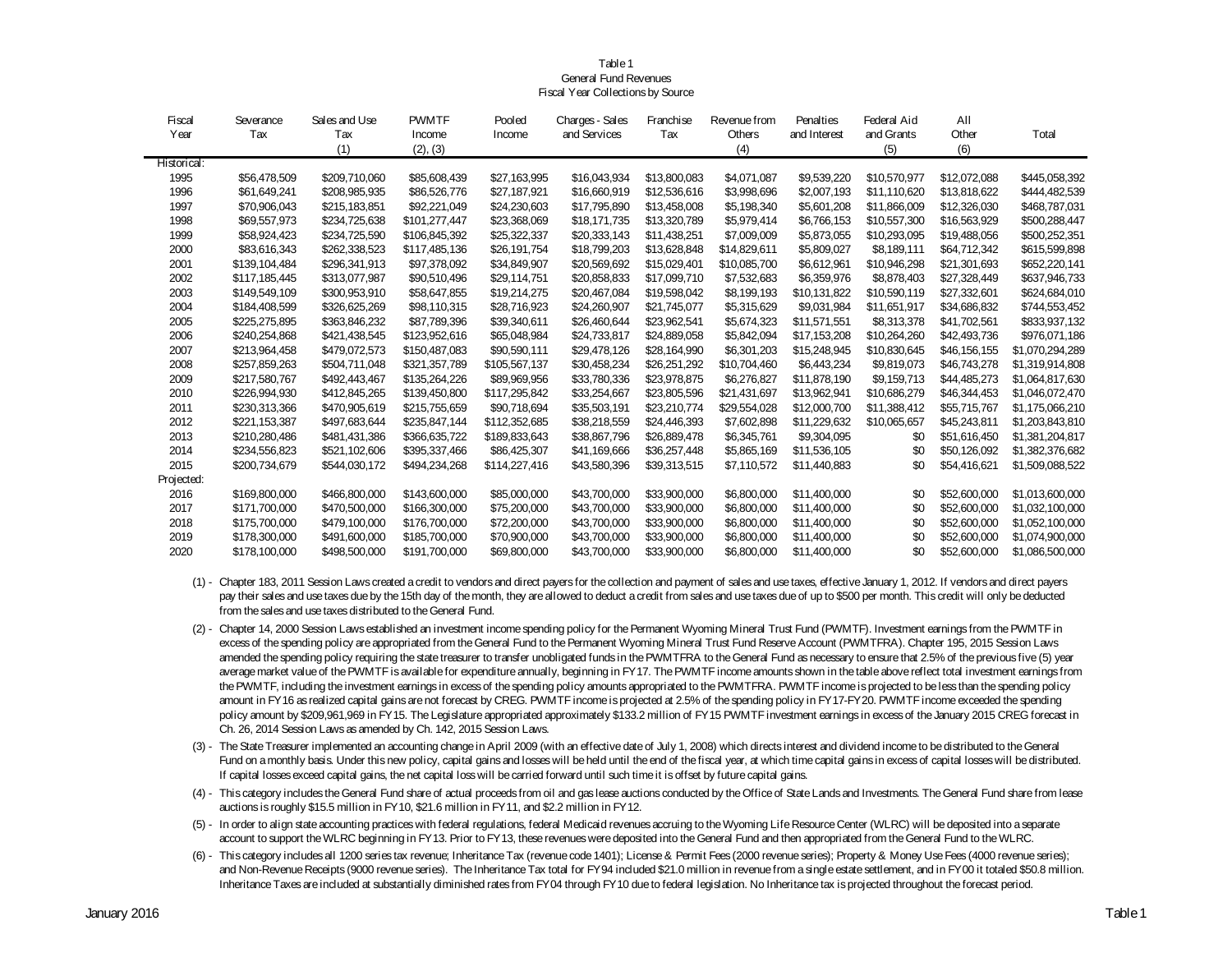#### Table 2 General Fund Revenues Biennial Collections by Source

|             | Severance     | Sales and Use   | <b>PWMTF</b>  | Pooled        | Charges - Sales | Franchise    | Revenue from  | Penalties    | Federal Aid  | All           |                 |
|-------------|---------------|-----------------|---------------|---------------|-----------------|--------------|---------------|--------------|--------------|---------------|-----------------|
| Biennium    | Tax           | Tax             | Income        | Income        | and Services    | Tax          | <b>Others</b> | and Interest | and Grants   | Other         | Total           |
|             |               | (1)             | (2), (3)      |               |                 |              | (4)           |              | (5)          | (6)           |                 |
| Historical: |               |                 |               |               |                 |              |               |              |              |               |                 |
| 1995-96     | \$118,127,750 | \$418,695,995   | \$172,135,215 | \$54,351,916  | \$32,704,853    | \$26,336,699 | \$8,069,783   | \$11,546,413 | \$21,681,597 | \$25,890,710  | \$889,540,931   |
| 1997-98     | \$140,464,016 | \$449,909,489   | \$193,498,496 | \$47,598,672  | \$35,967,625    | \$26,778,797 | \$11,177,754  | \$12,367,361 | \$22,423,309 | \$28,889,959  | \$969,075,478   |
| 1999-00     | \$142,540,766 | \$497,064,113   | \$224,330,528 | \$51,514,091  | \$39,132,346    | \$25,067,099 | \$21,838,620  | \$11,682,082 | \$18,482,206 | \$84,200,398  | \$1,115,852,249 |
| 2001-02     | \$256,289,929 | \$609,419,900   | \$187,888,588 | \$63,964,658  | \$41,428,525    | \$32,129,111 | \$17,618,383  | \$12,972,937 | \$19,824,701 | \$48,630,142  | \$1,290,166,874 |
| 2003-04     | \$333,957,708 | \$627,579,179   | \$156,758,170 | \$47,931,198  | \$44,727,991    | \$41,343,119 | \$13,514,822  | \$19,163,806 | \$22,242,036 | \$62,019,433  | \$1,369,237,462 |
| 2005-06     | \$465,530,763 | \$785,284,777   | \$211,742,012 | \$104,389,595 | \$51,194,461    | \$48,851,599 | \$11,516,417  | \$28,724,759 | \$18,577,638 | \$84,196,297  | \$1,810,008,318 |
| 2007-08     | \$471,823,721 | \$983,783,621   | \$471,844,872 | \$196,157,248 | \$59,936,360    | \$54,416,282 | \$17,005,663  | \$21,692,179 | \$20,649,718 | \$92,899,433  | \$2,390,209,097 |
| 2009-10     | \$444,575,697 | \$905,288,732   | \$274,715,026 | \$207,265,798 | \$67,035,003    | \$47,784,471 | \$27,708,524  | \$25,841,131 | \$19,845,992 | \$90,829,726  | \$2,110,890,100 |
| 2011-12     | \$451,466,753 | \$968,589,263   | \$451,602,803 | \$203,071,379 | \$73,721,750    | \$47,657,167 | \$37,156,926  | \$23,230,332 | \$21,454,069 | \$100,959,578 | \$2,378,910,020 |
| 2013-14     | \$444,837,309 | \$1,002,533,992 | \$761,973,188 | \$276,258,950 | \$80,037,462    | \$63,146,926 | \$12,210,930  | \$20,840,200 | \$0          | \$101,742,542 | \$2,763,581,499 |
| Projected:  |               |                 |               |               |                 |              |               |              |              |               |                 |
| 2015-16     | \$370,534,679 | \$1,010,830,172 | \$637,834,268 | \$199,227,416 | \$87,280,396    | \$73,213,515 | \$13,910,572  | \$22,840,883 | \$0          | \$107,016,621 | \$2,522,688,522 |
| 2017-18     | \$347,400,000 | \$949,600,000   | \$343,000,000 | \$147,400,000 | \$87,400,000    | \$67,800,000 | \$13,600,000  | \$22,800,000 | \$0          | \$105,200,000 | \$2,084,200,000 |
| 2019-20     | \$356,400,000 | \$990,100,000   | \$377,400,000 | \$140,700,000 | \$87,400,000    | \$67,800,000 | \$13,600,000  | \$22,800,000 | \$0          | \$105,200,000 | \$2,161,400,000 |

- (1) Chapter 183, 2011 Session Laws created a credit to vendors and direct payers for the collection and payment of sales and use taxes, effective January 1, 2012. If vendors and direct payers pay their sales and use taxes due by the 15th day of the month, they are allowed to deduct a credit from sales and use taxes due of up to \$500 per month. This credit will only be deducted from the sales and use taxes distributed to the General Fund.
- (2) Chapter 14, 2000 Session Laws established an investment income spending policy for the Permanent Wyoming Mineral Trust Fund (PWMTF). Investment earnings from the PWMTF in excess of the spending policy are appropriated from the General Fund to the Permanent Wyoming Mineral Trust Fund Reserve Account (PWMTFRA). Chapter 195, 2015 Session Laws amended the spending policy requiring the state treasurer to transfer unobligated funds in the PWMTFRA to the General Fund as necessary to ensure that 2.5% of the previous five (5) year average market value of the PWMTF is available for expenditure annually, beginning in FY17. The PWMTF income amounts shown in the table above reflect total investment earnings from the PWMTF, including the investment earnings in excess of the spending policy amounts appropriated to the PWMTFRA. PWMTF income is projected to be less than the spending policy amount in FY16 as realized capital gains are not forecast by CREG. PWMTF income is projected at 2.5% of the spending policy in FY17-FY20. PWMTF income exceeded the spending policy amount by \$209,961,969 in FY15. The Legislature appropriated approximately \$133.2 million of FY15 PWMTF investment earnings in excess of the January 2015 CREG forecast in Ch. 26, 2014 Session Laws as amended by Ch. 142, 2015 Session Laws.
- (3) The State Treasurer implemented an accounting change in April 2009 (with an effective date of July 1, 2008) which directs interest and dividend income to be distributed to the General Fund on a monthly basis. Under this new policy, capital gains and losses will be held until the end of the fiscal year, at which time capital gains in excess of capital losses will be distributed. If capital losses exceed capital gains, the net capital loss will be carried forward until such time it is offset by future capital gains.
- (4) This category includes the General Fund share of actual proceeds from oil and gas lease auctions conducted by the Office of State Lands and Investments. The General Fund share from lease auctions is roughly \$15.5 million in FY10, \$21.6 million in FY11, and \$2.2 million in FY12.
- (5) In order to align state accounting practices with federal regulations, federal Medicaid revenues accruing to the Wyoming Life Resource Center (WLRC) will be deposited into a separate account to support the WLRC beginning in FY13. Prior to FY13, these revenues were deposited into the General Fund and then appropriated from the General Fund to the WLRC.
- (6) This category includes all 1200 series tax revenue; Inheritance Tax (revenue code 1401); License & Permit Fees (2000 revenue series); Property & Money Use Fees (4000 revenue series); and Non-Revenue Receipts (9000 revenue series). The Inheritance Tax total for FY94 included \$21.0 million in revenue from a single estate settlement, and in FY00 it totaled \$50.8 million. Inheritance Taxes are included at substantially diminished rates from FY04 through FY10 due to federal legislation. No Inheritance tax is projected throughout the forecast period.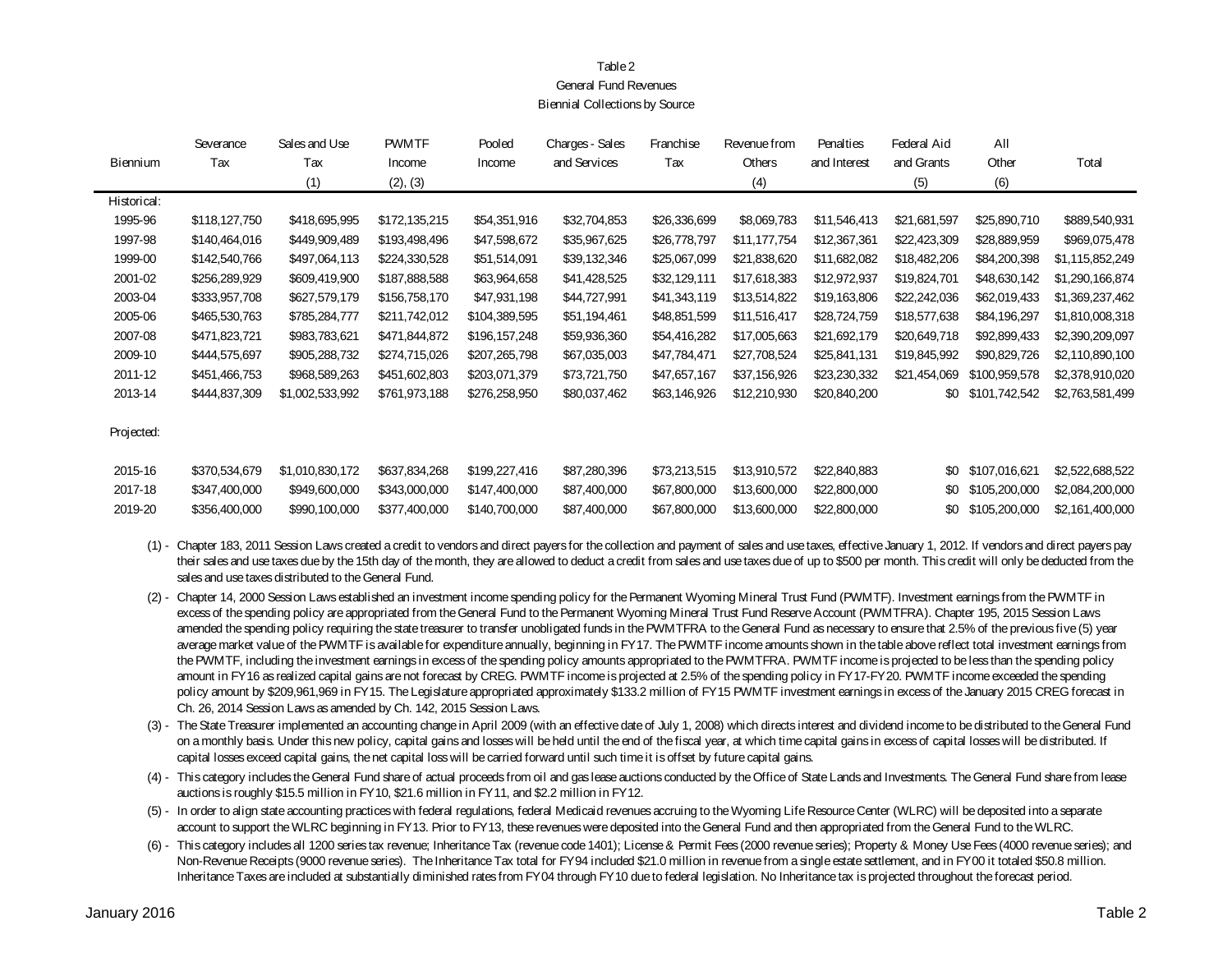#### Table 3 Severance Tax Assumptions: Price & Production Levels for Major Mineral Commodities

|          |         | Crude Oil (1) |        | Natural Gas (2) |         | Surface Coal (3) | Trona (4) |            |  |
|----------|---------|---------------|--------|-----------------|---------|------------------|-----------|------------|--|
| Calendar |         | Production    |        | Production      |         | Production       |           | Production |  |
| Year     | Price   | (Bbls)        | Price  | (Mcf)           | Price   | Tons)            | Price     | (Tons)     |  |
| 2015     | \$40.00 | 85,000,000    | \$2.75 | 1,969,000,000   | \$13.50 | 370,000,000      | \$75.00   | 20,000,000 |  |
| 2016     | \$42.00 | 75,000,000    | \$2.85 | 1,929,000,000   | \$13.50 | 365,000,000      | \$75.00   | 20,500,000 |  |
| 2017     | \$50.00 | 67,000,000    | \$3.00 | 1,891,000,000   | \$13.50 | 360,000,000      | \$75.00   | 20,500,000 |  |
| 2018     | \$55.00 | 65,000,000    | \$3.30 | 1,853,000,000   | \$13.50 | 360,000,000      | \$75.00   | 21,000,000 |  |
| 2019     | \$55.00 | 65,000,000    | \$3.35 | 1,816,000,000   | \$13.50 | 360,000,000      | \$75.00   | 21,000,000 |  |
| 2020     | \$55.00 | 65,000,000    | \$3.40 | 1,779,000,000   | \$13.50 | 360,000,000      | \$75.00   | 21,000,000 |  |

(1) - Price is the average gross sales price for all Wyoming oil production. Production is the total volume of all oil produced in Wyoming, including stripper, tertiary, other oil, and lease condensate.

- (2) Price is the average gross sales price for all Wyoming natural gas production. Production is the total volume of all gas produced in Wyoming, including methane, carbon dioxide, natural gas liquids, and all other related products.
- (3) Price is the average gross sales price for all Wyoming surface coal production. Production is the total volume of all surface coal produced in Wyoming.
- (4) Price is the average gross sales price for all Wyoming trona production. Production is the total volume of all trona ore produced in Wyoming.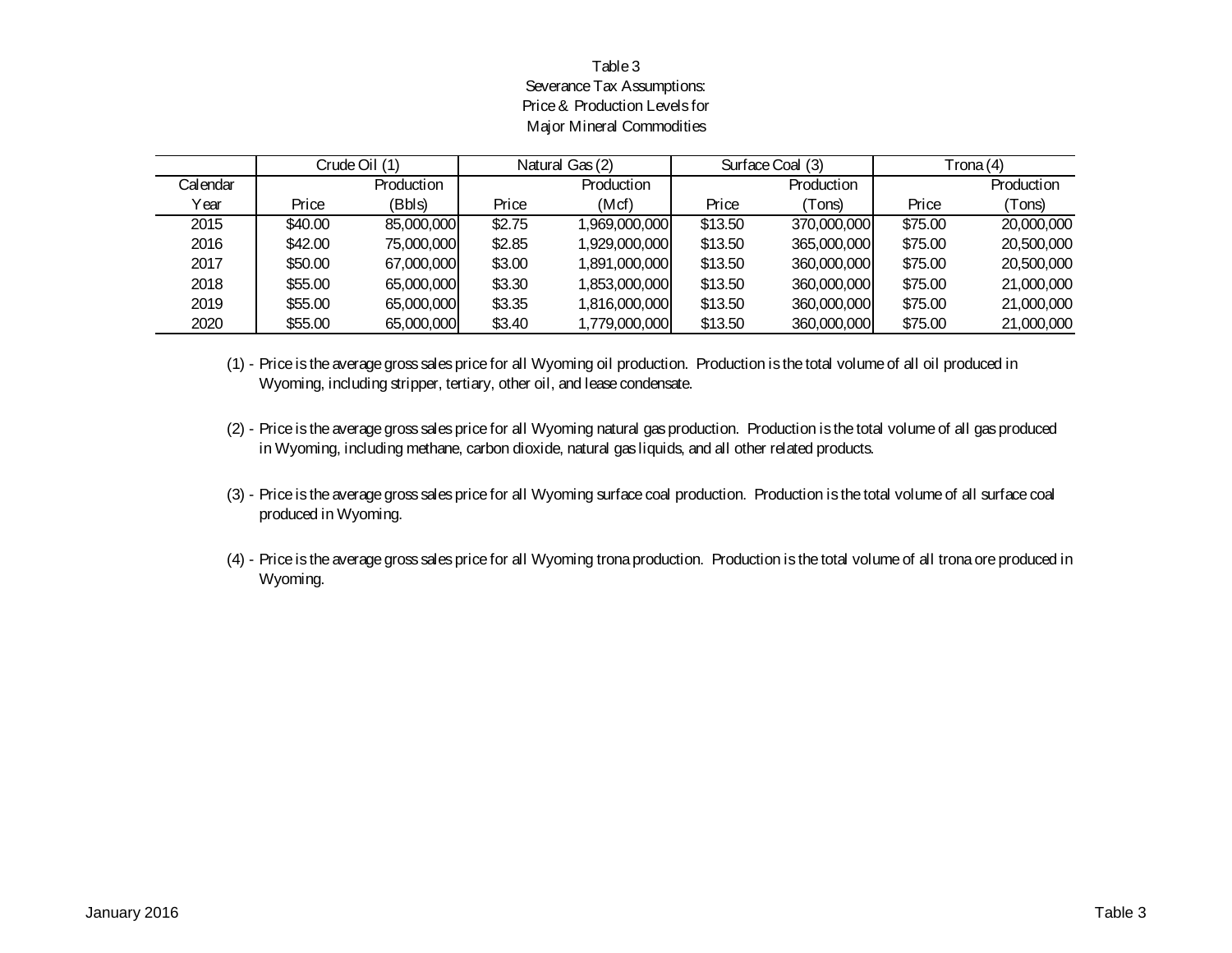#### Table 4 Mineral Severance Taxes Fiscal Year Distribution by Account

|             |                 |               |               |              |             |           |                 |              |              |             |           | Cities, Towns,                            |                                  |               |                 |
|-------------|-----------------|---------------|---------------|--------------|-------------|-----------|-----------------|--------------|--------------|-------------|-----------|-------------------------------------------|----------------------------------|---------------|-----------------|
| Fiscal      |                 | <b>Budget</b> |               |              |             |           |                 | Cities and   |              | School      | Community | Counties and Special<br>Districts Capital |                                  |               |                 |
| Year        | General<br>Fund | Reserve Acct  | <b>PWMTF</b>  | Water I      | Water II    | Water III | Highway<br>Fund | Towns        | Counties     | Foundation  | Colleges  | Construction                              | State Aid<br><b>County Roads</b> | Others        | Totals          |
|             |                 |               | (1)           |              |             | (2)       | (3)             |              |              | (3)         |           | (2)                                       |                                  | $(4)$ , $(5)$ | (6)             |
| Historical: |                 |               |               |              |             |           |                 |              |              |             |           |                                           |                                  |               |                 |
| 1995        | \$56.478.509    | \$26,476,699  | \$43,376,204  | \$15,674,745 | \$2,825,089 | \$0       | \$10.318.318    | \$12,712,811 | \$4,917,916  | \$97,164    | \$32,388  | \$1,566,875                               | \$2,449,126                      | \$7,330,216   | \$184,256,060   |
| 1996        | \$61,649,241    | \$29.841.991  | \$48,754,014  | \$17.115.874 | \$3.119.263 | \$0       | \$6.753.451     | \$14.036.621 | \$5,779,890  | \$36,438    | \$12,146  | \$4,876,813                               | \$3,963,660                      | \$7,630,161   | \$203,569,563   |
| 1997        | \$70,906,043    | \$33,499,478  | \$56,747,014  | \$16,902,063 | \$3,908,387 | \$0       | \$7,572,081     | \$17,587,656 | \$7,135,927  | \$12,442    | \$4,147   | \$5,334,713                               | \$4,584,152                      | \$8,584,975   | \$232,779,078   |
| 1998        | \$69,557,973    | \$33,150,457  | \$54,876,669  | \$19,794,771 | \$3,400,755 | \$0       | \$7,117,864     | \$15,303,290 | \$6,384,654  | \$111,632   | \$37,211  | \$3,293,381                               | \$4,487,973                      | \$10,018,785  | \$227,535,415   |
| 1999        | \$58,924,423    | \$28,164,693  | \$48,664,636  | \$18,123,904 | \$2,753,030 | \$0       | \$0             | \$12,388,590 | \$5,321,530  | \$4,814,813 | \$3,974   | \$3,395,400                               | \$4,438,397                      | \$9,465,814   | \$196,459,204   |
| 2000        | \$83,616,343    | \$39,082,122  | \$69,719,687  | \$18,040,045 | \$4,779,071 | \$0       | \$9,108,600     | \$21,506,037 | \$8,559,273  | \$1,415,109 | \$901     | \$4,346,563                               | \$4,898,265                      | \$10,050,960  | \$275,122,976   |
| 2001        | \$139,104,482   | \$57,915,048  | \$112,995,802 | \$20,783,056 | \$9,391,114 | \$0       | \$28,530,106    | \$33,130,343 | \$15,640,647 | \$24,070    | \$2,674   | \$4,982,504                               | \$5,593,506                      | \$19,879,926  | \$447,973,278   |
| 2002        | \$117,185,445   | \$39,270,594  | \$72,269,085  | \$19,319,789 | \$3,435,755 | \$0       | \$7,435,471     | \$15,101,587 | \$6,334,307  | \$0         | \$0       | \$4,386,530                               | \$4,495,040                      | \$10,200,358  | \$299,433,961   |
| 2003        | \$149,549,109   | \$105,317,276 | \$104,690,345 | \$19,242,468 | \$3,323,943 | \$0       | \$6,950,287     | \$14,628,852 | \$6,136,020  | \$0         | \$0       | \$4,400,000                               | \$4,500,000                      | \$10,387,922  | \$429,126,222   |
| 2004        | \$184,408,599   | \$171,441,376 | \$136,108,467 | \$19,858,973 | \$3,412,847 | \$0       | \$7,717,057     | \$15,004,762 | \$6,293,694  | \$0         | \$0       | \$4,386,528                               | \$4,495,031                      | \$10,439,594  | \$563,566,928   |
| 2005        | \$225,275,895   | \$251,580,640 | \$176,579,787 | \$19,274,886 | \$3,570,457 | \$0       | \$7,958,111     | \$15,671,001 | \$6,573,145  | \$0         | \$0       | \$4,386,525                               | \$4,495,025                      | \$11,291,382  | \$726,656,854   |
| 2006        | \$240,254,868   | \$279,579,500 | \$406,945,374 | \$19,200,918 | \$3,660,548 | \$775,114 | \$8,269,185     | \$16,162,339 | \$6,622,389  | \$0         | \$0       | \$3,611,540                               | \$4,495,031                      | \$11,500,112  | \$1,001,076,918 |
| 2007        | \$213,964,458   | \$228,678,827 | \$346,588,461 | \$20,038,040 | \$3,493,592 | \$775,143 | \$8,159,373     | \$15,410,957 | \$6,371,940  | \$0         | \$0       | \$3,611,545                               | \$4,495,042                      | \$12,211,542  | \$863,798,920   |
| 2008        | \$257,859,263   | \$323,214,288 | \$443,081,307 | \$19,297,547 | \$3,229,980 | \$775,217 | \$6,610,973     | \$14,224,389 | \$5,976,585  | \$0         | \$0       | \$3,611,614                               | \$4,495,110                      | \$11,575,738  | \$1,093,952,011 |
| 2009        | \$217,580,767   | \$240,383,694 | \$350,004,682 | \$19,297,501 | \$3,343,659 | \$775,104 | \$7,065,973     | \$14,736,265 | \$6,147,028  | \$0         | \$0       | \$3,611,541                               | \$4,495,030                      | \$11,211,918  | \$878,653,162   |
| 2010        | \$226,994,930   | \$260,982,942 | \$371,323,873 | \$19,297,696 | \$3,254,961 | \$775,191 | \$6,711,030     | \$14,336,803 | \$6,014,028  | \$0         | \$0       | \$3,611,625                               | \$4,495,107                      | \$10,163,192  | \$927,961,378   |
| 2011        | \$230,313,366   | \$268,948,372 | \$377,241,649 | \$19,285,983 | \$3,204,909 | \$775,157 | \$6,503,125     | \$14,111,700 | \$5,938,934  | \$0         | \$0       | \$3,611,586                               | \$4,495,078                      | \$10,868,256  | \$945,298,115   |
| 2012        | \$221,153,387   | \$249.299.443 | \$354.101.873 | \$19,298,164 | \$3.255.068 | \$775,112 | \$6,711,978     | \$14.337.527 | \$6.014.160  | \$0         | \$0       | \$3,611,559                               | \$4,495,050                      | \$10,655,179  | \$893,708,500   |
| 2013        | \$210,280,486   | \$227.555.007 | \$332,856,161 | \$19,297,500 | \$3,255,000 | \$775,000 | \$6,711,500     | \$14,337,500 | \$6,014,000  | \$0         | \$0       | \$3,611,500                               | \$4,495,000                      | \$10,644,267  | \$839,832,921   |
| 2014        | \$234,556,823   | \$276.107.687 | \$379,858,599 | \$19,297,500 | \$3,255,000 | \$775,000 | \$6,711,500     | \$14.337.500 | \$6,014,000  | \$0         | \$0       | \$3,611,500                               | \$4,495,000                      | \$10,631,229  | \$959,651,338   |
| 2015        | \$200,734,679   | \$208,463,390 | \$308,438,273 | \$19,297,500 | \$3,255,000 | \$775,000 | \$6,711,500     | \$14,337,500 | \$6,014,000  | \$0         | \$0       | \$3,611,500                               | \$4,495,000                      | \$10,809,343  | \$786,942,685   |
| Projected:  |                 |               |               |              |             |           |                 |              |              |             |           |                                           |                                  |               |                 |
| 2016        | \$169,800,000   | \$146,600,000 | \$238,500,000 | \$19,300,000 | \$3,300,000 | \$800,000 | \$6,700,000     | \$14,300,000 | \$6,000,000  | \$0         | \$0       | \$3,600,000                               | \$4,500,000                      | \$11,800,000  | \$625,200,000   |
| 2017        | \$171,700,000   | \$150,500,000 | \$242,900,000 | \$19,300,000 | \$3,300,000 | \$800,000 | \$6,700,000     | \$14,300,000 | \$6,000,000  | \$0         | \$0       | \$3,600,000                               | \$4,500,000                      | \$12,000,000  | \$635,600,000   |
| 2018        | \$175,700,000   | \$158,300,000 | \$251,200,000 | \$19,300,000 | \$3,300,000 | \$800,000 | \$6,700,000     | \$14,300,000 | \$6,000,000  | \$0         | \$0       | \$3,600,000                               | \$4,500,000                      | \$12,200,000  | \$655,900,000   |
| 2019        | \$178,300,000   | \$163,500,000 | \$257,000,000 | \$19,300,000 | \$3,300,000 | \$800,000 | \$6,700,000     | \$14,300,000 | \$6,000,000  | \$0         | \$0       | \$3,600,000                               | \$4,500,000                      | \$12,400,000  | \$669,700,000   |
| 2020        | \$178,100,000   | \$163,100,000 | \$257,100,000 | \$19,300,000 | \$3,300,000 | \$800,000 | \$6,700,000     | \$14,300,000 | \$6,000,000  | \$0         | \$0       | \$3,600,000                               | \$4,500,000                      | \$12,600,000  | \$669,400,000   |
|             |                 |               |               |              |             |           |                 |              |              |             |           |                                           |                                  |               |                 |

(1) - Chapter 62, 2002 Session Laws made permanent the diversion of PWMTF revenues to the Severance Tax Distribution Account, and repealed the language of Chapter 99, 2000 Session Laws requiring a larger proportion of coal deposited into the PWMTF. Chapter 80, 2005 Session Laws diverts additional severance taxes (equal to two-thirds of the PWMTF distribution required by Wyoming Constitution) from the Severance Tax Distribution Account to the FY06. One-half of the additional severance taxes to the PWMTF (\$74,264,775) was diverted to the PWMTF Reserve Account in FY10.

(2) - Chapter 163, 2005 Session Laws creates a severance tax distribution to Water Development Account III of 0.5 percent and decreases the distribution to Local Government Capital Construction from 2.83 percent to 2.33 pe

(3) - In FY99 and FY00, mineral severance taxes and federal mineral royalties were diverted from the Highway Fund to the School Foundation Program until \$20 million was received. This revenue diversion from the Highway fun tax revenue. In FY01 and FY02, the diversion of revenues from these sources continued, however, the amount was not limited to a fixed dollar amount, but was a dollar for dollar swap in the amount raised by the fuel tax.

(4) - Beginning in FY92, the totals shown in this column have included diversions from the Highway Fund to the LUST accounts (Financial Responsibility and Corrective Action accounts). Amounts from \$11.8 to \$12.6 million pe to these accounts in FY16 through FY20.

(5) - This column includes \$5.5 million of Municipal Mineral Trust Fund monies in FY 2001. These funds were diverted from the cities & towns portion of severance taxes when the total severance taxes to those entities excee distribution formulas in place prior to Chapter 209, 2001 Session Laws.

(6) - FY98 revenues include \$8.0 million in previously protested severance taxes on coal from prior production years. FY06 and FY07 revenues include \$19.5 million and \$13.3 million respectively in previously protested seve production years. FY15 revenues were reduced by roughly \$10 million due to a refund of overpaid severance taxes on natural gas resulting from the resolution of a tax issue with a major natural gas producer.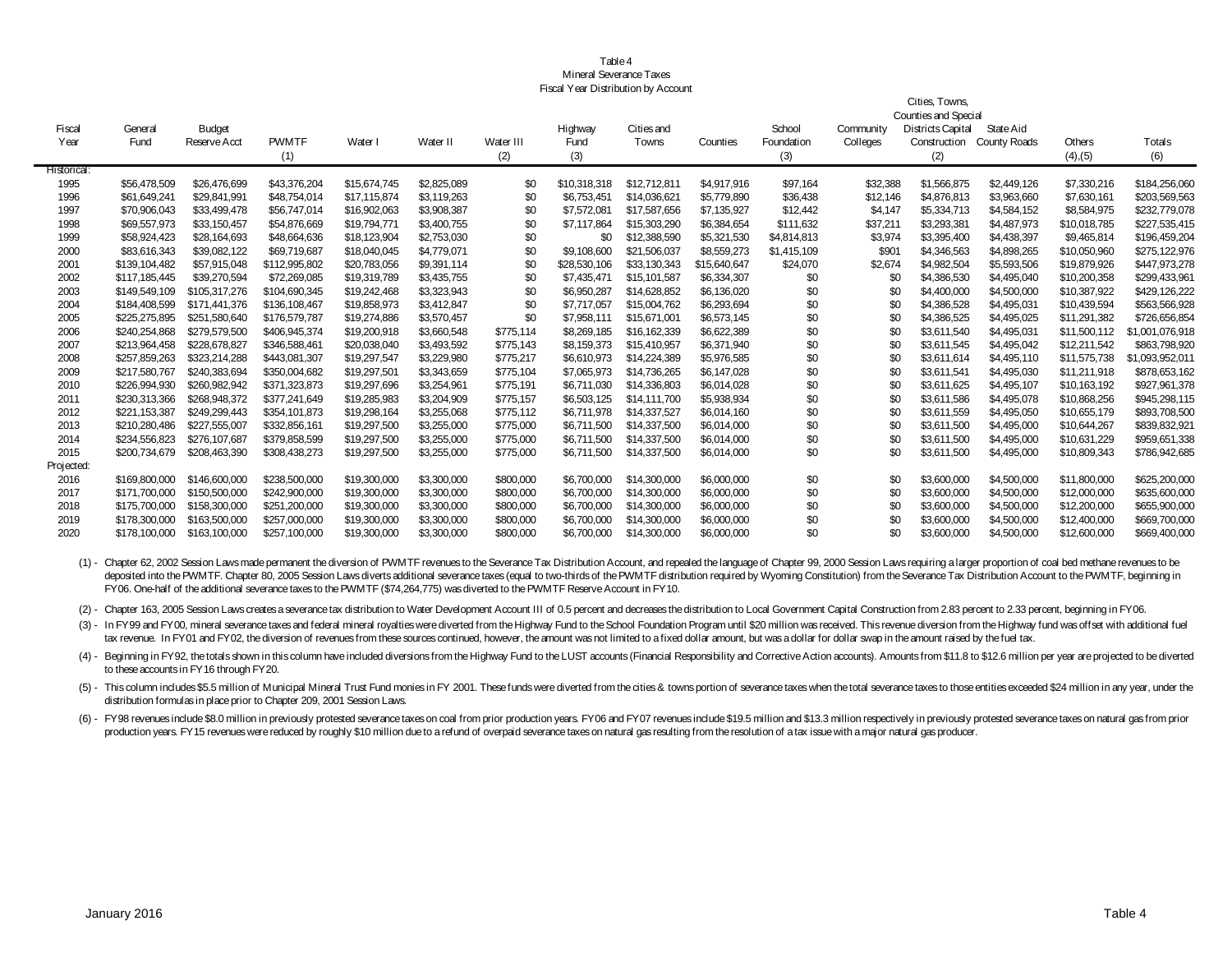#### Table 5

#### Mineral Severance Taxes

#### Biennial Distribution by Account

|             |               |               |               |              |              |             | Cities, Towns, |              |              |             |           |                      |              |              |                 |
|-------------|---------------|---------------|---------------|--------------|--------------|-------------|----------------|--------------|--------------|-------------|-----------|----------------------|--------------|--------------|-----------------|
|             |               |               |               |              |              |             |                |              |              |             |           | Counties and Special |              |              |                 |
|             | General       | <b>Budget</b> |               |              |              |             | Highway        | Cities and   |              | School      | Community | Districts Capital    | State Aid    |              |                 |
| Biennium    | Fund          | Reserve Acct  | <b>PWMTF</b>  | Water        | Water II     | Water III   | Fund           | Towns        | Counties     | Foundation  | Colleges  | Construction         | County Roads | Others       | Totals          |
|             |               |               | (1)           |              |              | (2)         | (3)            |              |              | (3)         |           | (2)                  |              | (4), (5)     | (6)             |
| Historical: |               |               |               |              |              |             |                |              |              |             |           |                      |              |              |                 |
| 1995-96     | \$118,127,750 | \$56,318,690  | \$92,130,218  | \$32,790,619 | \$5,944,352  | \$0         | \$17.071.769   | \$26,749,432 | \$10,697,806 | \$133,602   | \$44,534  | \$6,443,688          | \$6,412,786  | \$14,960,377 | \$387,825,623   |
| 1997-98     | \$140,464,016 | \$66,649,935  | \$111,623,683 | \$36,696,834 | \$7,309,142  | \$0         | \$14,689,945   | \$32,890,946 | \$13,520,581 | \$124.074   | \$41,358  | \$8,628,094          | \$9,072,125  | \$18,603,760 | \$460,314,493   |
| 1999-00     | \$142,540,766 | \$67,246,815  | \$118,384,323 | \$36,163,949 | \$7,532,101  | \$0         | \$9,108,600    | \$33,894,627 | \$13,880,803 | \$6,229,922 | \$4,875   | \$7,741,963          | \$9,336,662  | \$19,516,774 | \$471,582,180   |
| 2001-02     | \$256,289,927 | \$97,185,642  | \$185,264,887 | \$40,102,845 | \$12,826,869 | \$0         | \$35,965,577   | \$48,231,930 | \$21,974,954 | \$24,070    | \$2,674   | \$9,369,034          | \$10,088,546 | \$30,080,284 | \$747,407,239   |
| 2003-04     | \$333,957,708 | \$276,758,652 | \$240,798,812 | \$39,101,441 | \$6,736,790  | \$0         | \$14,667,344   | \$29,633,614 | \$12,429,714 | \$0         | \$0       | \$8,786,528          | \$8,995,031  | \$20,827,516 | \$992,693,150   |
| 2005-06     | \$465,530,763 | \$531,160,140 | \$583,525,161 | \$38,475,804 | \$7,231,005  | \$775,114   | \$16,227,296   | \$31,833,340 | \$13,195,534 | \$0         | \$0       | \$7,998,065          | \$8,990,056  | \$22,791,494 | \$1,727,733,772 |
| 2007-08     | \$471,823,721 | \$551,893,115 | \$789,669,768 | \$39,335,587 | \$6,723,572  | \$1,550,360 | \$14,770,346   | \$29,635,346 | \$12,348,525 | \$0         | \$0       | \$7,223,159          | \$8,990,152  | \$23,787,280 | \$1,957,750,931 |
| 2009-10     | \$444,575,697 | \$501,366,636 | \$721,328,555 | \$38,595,197 | \$6,598,620  | \$1,550,295 | \$13,777,003   | \$29,073,068 | \$12,161,056 | \$0         | \$0       | \$7,223,166          | \$8,990,137  | \$21,375,110 | \$1,806,614,540 |
| 2011-12     | \$451.466.753 | \$518,247,815 | \$731,343,522 | \$38,584,147 | \$6,459,977  | \$1,550,269 | \$13,215,103   | \$28,449,227 | \$11,953,094 | \$0         | \$0       | \$7,223,145          | \$8,990,128  | \$21,523,435 | \$1,839,006,615 |
| 2013-14     | \$444,837,309 | \$503,662,694 | \$712,714,760 | \$38,595,000 | \$6,510,000  | \$1,550,000 | \$13,423,000   | \$28,675,000 | \$12,028,000 | \$0         | \$0       | \$7,223,000          | \$8,990,000  | \$21,275,496 | \$1,799,484,259 |
|             |               |               |               |              |              |             |                |              |              |             |           |                      |              |              |                 |
| Projected:  |               |               |               |              |              |             |                |              |              |             |           |                      |              |              |                 |
|             |               |               |               |              |              |             |                |              |              |             |           |                      |              |              |                 |
| 2015-16     | \$370.534.679 | \$355,063,390 | \$546,938,273 | \$38,597,500 | \$6,555,000  | \$1,575,000 | \$13,411,500   | \$28,637,500 | \$12,014,000 | \$0         | \$0       | \$7,211,500          | \$8,995,000  | \$22,609,343 | \$1,412,142,685 |
| 2017-18     | \$347,400,000 | \$308,800,000 | \$494,100,000 | \$38,600,000 | \$6,600,000  | \$1,600,000 | \$13,400,000   | \$28,600,000 | \$12,000,000 | \$0         | \$0       | \$7,200,000          | \$9,000,000  | \$24,200,000 | \$1,291,500,000 |
| 2019-20     | \$356,400,000 | \$326,600,000 | \$514,100,000 | \$38,600,000 | \$6,600,000  | \$1,600,000 | \$13,400,000   | \$28,600,000 | \$12,000,000 | \$0         | \$0       | \$7,200,000          | \$9,000,000  | \$25,000,000 | \$1,339,100,000 |
|             |               |               |               |              |              |             |                |              |              |             |           |                      |              |              |                 |

(1) - Chapter 62, 2002 Session Laws made permanent the diversion of PWMTF revenues to the Severance Tax Distribution Account, and repealed the language of Chapter 99, 2000 Session Laws requiring a larger proportion of coal be deposited into the PWMTF. Chapter 80, 2005 Session Laws diverts additional severance taxes (equal to two-thirds of the PWMTF distribution required by Wyoming Constitution) from the Severance Tax Distribution Account to beginning in FY06. One-half of the additional severance taxes to the PWMTF (\$74,264,775) was diverted to the PWMTF Reserve Account in FY10.

(2) - Chapter 163, 2005 Session Laws creates a severance tax distribution to Water Development Account III of 0.5 percent and decreases the distribution to Local Government Capital Construction from 2.83 percent to 2.33 pe

(3) - In FY99 and FY00, mineral severance taxes and federal mineral royalties were diverted from the Highway Fund to the School Foundation Program until \$20 million was received. This revenue diversion from the Highway fun additional fuel tax revenue. In FY01 and FY02, the diversion of revenues from these sources continued, however, the amount was not limited to a fixed dollar amount, but was a dollar for dollar swap in the amount raised by

(4) - Beginning in FY92, the totals shown in this column have included diversions from the Highway Fund to the LUST accounts (Financial Responsibility and Corrective Action accounts). Amounts from \$11.8 to \$12.6 million pe diverted to these accounts in FY16 through FY20.

(5) - This column includes \$5.5 million of Municipal Mineral Trust Fund monies in FY 2001. These funds were diverted from the cities & towns portion of severance taxes when the total severance taxes to those entities excee under the distribution formulas in place prior to Chapter 209, 2001 Session Laws.

(6) - FY98 revenues include \$8.0 million in previously protested severance taxes on coal from prior production years. FY06 and FY07 revenues include \$19.5 million and \$13.3 million respectively in previously protested seve prior production years. FY15 revenues were reduced by roughly \$10 million due to a refund of overpaid severance taxes on natural gas resulting from the resolution of a tax issue with a major natural gas producer.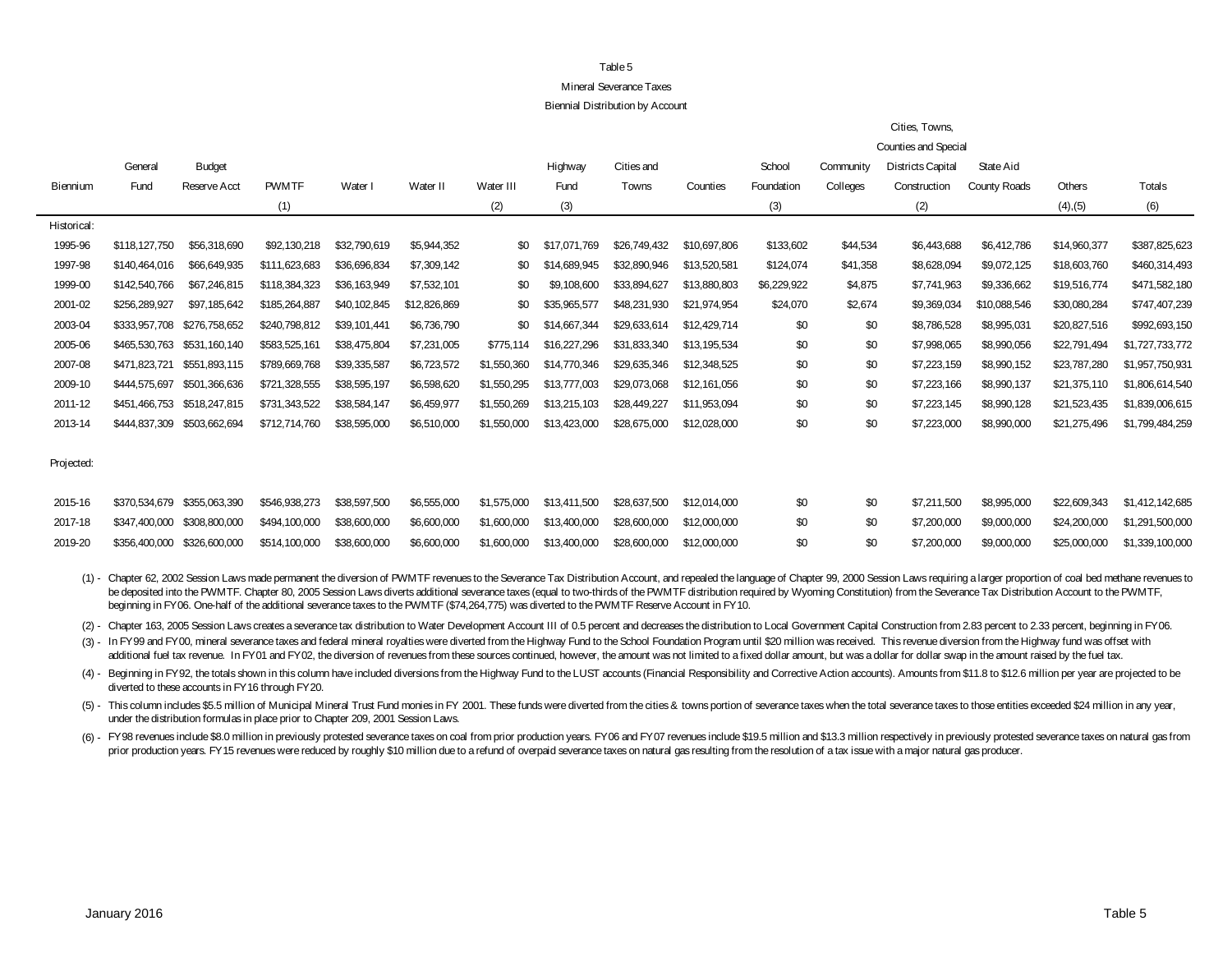#### Table 6 Mineral Severance Taxes to All Accounts Fiscal Year Distribution by Mineral

| Fiscal      |               |               |               |              |             |                 |
|-------------|---------------|---------------|---------------|--------------|-------------|-----------------|
| Year        | Crude Oil     | Natural Gas   | Coal          | Trona        | Others      | Total           |
|             | (1)           | (2)           | (3)           |              |             |                 |
| Historical: |               |               |               |              |             |                 |
| 1995        | \$56,833,877  | \$43,372,402  | \$74,797,503  | \$8,463,810  | \$788,469   | \$184,256,061   |
| 1996        | \$63,060,970  | \$48,186,888  | \$81,511,782  | \$10,025,148 | \$784,775   | \$203,569,563   |
| 1997        | \$64,544,014  | \$76,010,393  | \$80,676,620  | \$10,553,905 | \$994,148   | \$232,779,080   |
| 1998        | \$43,060,380  | \$80,346,880  | \$92,985,342  | \$10,188,026 | \$954,788   | \$227,535,416   |
| 1999        | \$29,660,885  | \$73,928,406  | \$85,333,688  | \$6,547,419  | \$988,806   | \$196,459,204   |
| 2000        | \$57,322,887  | \$120,540,411 | \$85,163,673  | \$10,959,901 | \$1,156,732 | \$275,143,604   |
| 2001        | \$74,664,462  | \$266,647,882 | \$97,478,127  | \$8,332,546  | \$850,262   | \$447,973,279   |
| 2002        | \$56,426,635  | \$121,889,265 | \$113,711,532 | \$6,294,712  | \$1,111,817 | \$299,433,961   |
| 2003        | \$69,730,688  | \$224,966,204 | \$125,434,970 | \$7,786,147  | \$1,208,213 | \$429,126,222   |
| 2004        | \$72,844,983  | \$345,548,531 | \$135,956,903 | \$7,952,481  | \$1,264,030 | \$563,566,928   |
| 2005        | \$102,660,529 | \$461,669,565 | \$151,379,493 | \$9,285,910  | \$1,661,357 | \$726,656,854   |
| 2006        | \$135,263,605 | \$669,480,959 | \$183,112,618 | \$9,969,078  | \$3,250,658 | \$1,001,076,918 |
| 2007        | \$139,310,375 | \$493,200,653 | \$215,728,100 | \$13,076,121 | \$2,483,671 | \$863,798,920   |
| 2008        | \$217,110,229 | \$620,501,378 | \$238,598,329 | \$15,041,023 | \$2,701,052 | \$1,093,952,011 |
| 2009        | \$143,285,176 | \$444,182,740 | \$273,281,570 | \$15,636,672 | \$2,267,004 | \$878,653,162   |
| 2010        | \$173,078,065 | \$468,963,683 | \$269,081,349 | \$14,090,157 | \$2,748,124 | \$927,961,378   |
| 2011        | \$204,334,598 | \$427,091,930 | \$294,278,928 | \$15,554,565 | \$4,038,094 | \$945,298,115   |
| 2012        | \$236,554,432 | \$342,372,512 | \$293,110,118 | \$17,169,707 | \$4,501,731 | \$893,708,500   |
| 2013        | \$238,394,726 | \$296,789,166 | \$282,081,447 | \$18,256,604 | \$4,310,978 | \$839,832,921   |
| 2014        | \$322,191,025 | \$340,430,854 | \$274,042,449 | \$18,488,233 | \$4,498,777 | \$959,651,338   |
| 2015        | \$256,104,891 | \$237,010,110 | \$269,521,346 | \$18,863,711 | \$5,442,627 | \$786,942,685   |
| Projected:  |               |               |               |              |             |                 |
| 2016        | \$163,400,000 | \$181,100,000 | \$257,000,000 | \$18,200,000 | \$5,500,000 | \$625,200,000   |
| 2017        | \$170,700,000 | \$186,800,000 | \$253,500,000 | \$18,500,000 | \$6,100,000 | \$635,600,000   |
| 2018        | \$181,600,000 | \$197,200,000 | \$251,500,000 | \$18,700,000 | \$6,900,000 | \$655,900,000   |
| 2019        | \$187,600,000 | \$204,000,000 | \$252,100,000 | \$18,900,000 | \$7,100,000 | \$669,700,000   |
| 2020        | \$187,600,000 | \$202,900,000 | \$252,900,000 | \$18,900,000 | \$7,100,000 | \$669,400,000   |

(1) - The drop in revenues which occurred in FY99 was due, in part, to the reduced taxation rates put in place by Chapter 168 of the 1999 Session Laws, "Oil Producers Recovery - 2."

(2) - FY06 and FY07 natural gas revenues include \$19.5 million and \$13.3 million respectively in previously protested severance taxes from prior production years. FY15 natural gas revenues were reduced by roughly \$10 million due to a refund of overpaid severance taxes resulting from the resolution of a tax issue with a major natural gas producer.

(3) - FY98 coal revenues include \$8.0 million in previously protested severance taxes from prior production years.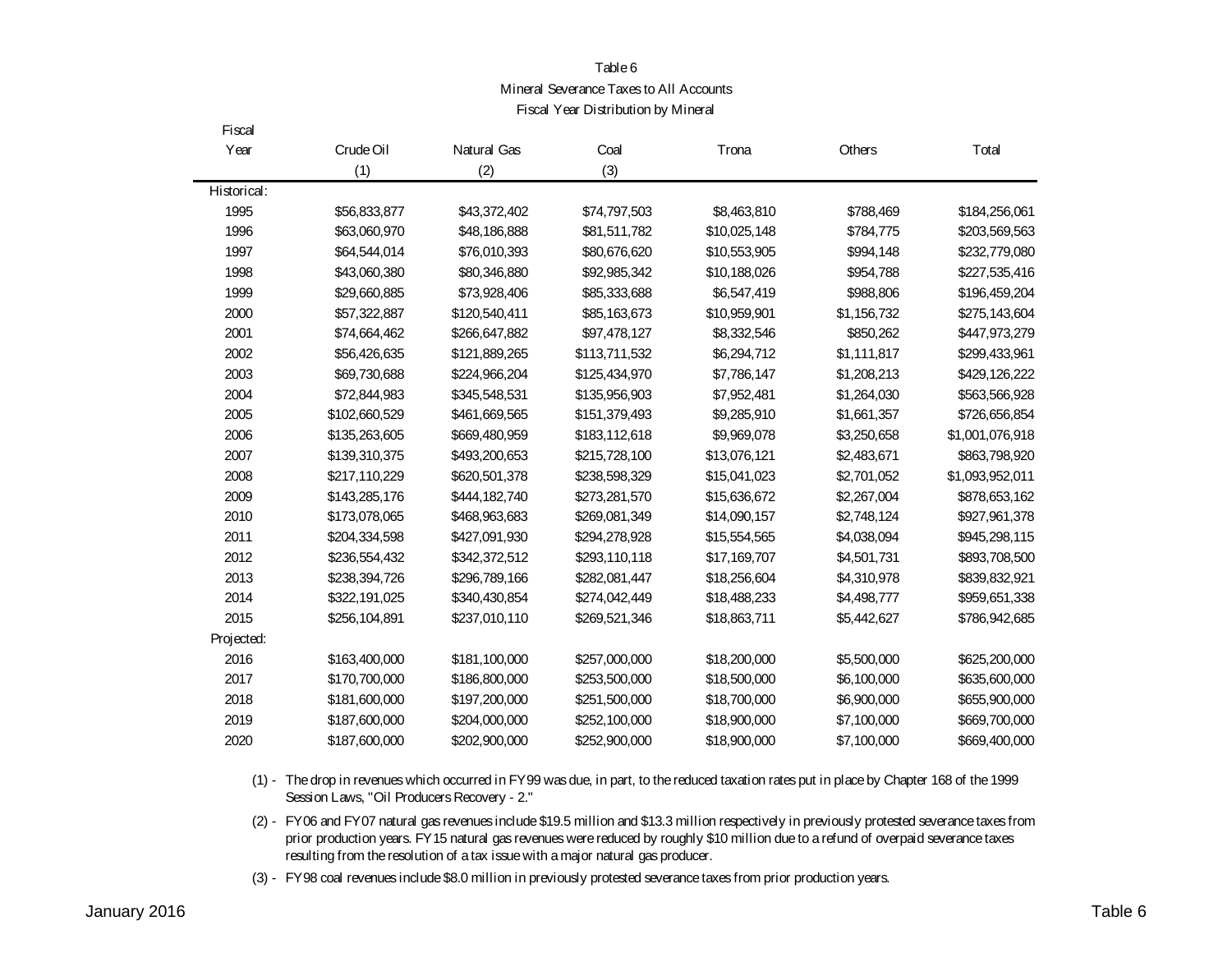#### Table 7 Federal Mineral Royalties (Including Coal Lease Bonuses) - Projections Fiscal Year Distribution by Account Cities, Towns,

|             |               |                         |              |              |              | Counties and Spec. |                    |           |              |                         |             |               |             |                             |                 |
|-------------|---------------|-------------------------|--------------|--------------|--------------|--------------------|--------------------|-----------|--------------|-------------------------|-------------|---------------|-------------|-----------------------------|-----------------|
| Fiscal      | University of | School                  | Highway      | Highway Fund | Cities and   | Districts Capital  | School Dist        |           | State Aid to |                         | Community   |               |             | Transportation General Fund |                 |
| Year        | Wyoming       | Foundation              | Fund         | County Roads | Towns        | Construction       | Cap Con            | Counties  | County Roads | LRI/BRA                 | Colleges    | Others        | Enterprise  | Administrative              | Totals          |
|             | (1)           | (2), (3), (7), (8), (9) | (2), (4)     |              |              | (4)                | (4), (5), (7), (9) |           |              | (1), (5), (7), (8), (9) | (4)         | (3)           | (6)         |                             |                 |
| Historical: |               |                         |              |              |              |                    |                    |           |              |                         |             |               |             |                             |                 |
| 1995        | \$12,987,595  | \$86,199,147            | \$55,203,625 | \$4,329,198  | \$18,038,326 | \$17,829,164       | \$5,195,038        | \$522,242 | \$1,880,072  | \$7,820,479             | \$1,955,120 | \$0           | \$0         | \$0                         | \$211,960,006   |
| 1996        | \$11,890,980  | \$78,920,874            | \$56,184,189 | \$3,963,660  | \$16,515,250 | \$14,630,439       | \$4,756,392        | \$0       | \$0          | \$8,559,295             | \$2,139,824 | \$0           | \$0         | \$0                         | \$197,560,903   |
| 1997        | \$14,835,376  | \$91,275,558            | \$64,674,013 | \$4,584,152  | \$19,100,633 | \$16,004,140       | \$5,500,982        | \$0       | \$0          | \$18,739,204            | \$2,230,370 | \$1,402,532   | \$0         | \$0                         | \$238,346,960   |
| 1998        | \$15,018,540  | \$89,360,543            | \$61,313,911 | \$4,487,974  | \$18,697,362 | \$9,975,145        | \$7,709,622        | \$0       | \$0          | \$14,094,136            | \$581,013   | \$2,013,448   | \$0         | \$0                         | \$223,251,694   |
| 1999        | \$13,420,020  | \$98,499,570            | \$48,334,693 | \$4,473,340  | \$18,638,917 | \$13,080,567       | \$28,481,977       | \$0       | \$0          | \$0                     | \$1,600,000 | \$0           | \$4,500,000 | \$0                         | \$231,029,084   |
| 2000        | \$19,885,932  | \$101,996,286           | \$56,432,177 | \$4,902,424  | \$19,588,385 | \$13,795,708       | \$29,154,892       | \$0       | \$0          | \$46,949,577            | \$1,600,000 | \$7,545,467   | \$7,242,000 | \$0                         | \$309,092,848   |
| 2001        | \$16,780,519  | \$131,302,412           | \$50,215,852 | \$5,593,506  | \$21,028,138 | \$14,947,511       | \$37,259,164       | \$0       | \$0          | \$141,647,680           | \$1,600,000 | \$20,503,245  | \$7,242,000 | \$0                         | \$448,120,027   |
| 2002        | \$13,365,000  | \$132,342,234           | \$35,059,328 | \$4,455,000  | \$18,562,500 | \$13,050,000       | \$73,143,236       | \$0       | \$0          | \$47,829,775            | \$1,600,000 | \$0           | \$7,242,000 | \$2,000,000                 | \$348,649,073   |
| 2003        | \$13,365,000  | \$156,262,611           | \$62,017,500 | \$4,455,000  | \$18,562,500 | \$13,050,000       | \$69,880,327       | \$0       | \$C          | \$135,076,695           | \$1,600,000 | \$0           | \$0         | \$2,000,000                 | \$476,269,633   |
| 2004        | \$13,365,000  | \$191,090,662           | \$62,017,500 | \$4,455,000  | \$18,562,500 | \$13,050,000       | \$43,514,047       | \$0       | \$0          | \$204,711,904           | \$1,600,000 | \$0           | \$0         | \$2,000,000                 | \$554,366,613   |
| 2005        | \$13,365,000  | \$201,172,871           | \$62,017,500 | \$4,455,000  | \$18,562,500 | \$13,050,000       | \$213,121,806      | \$0       | \$C          | \$285,903,765           | \$1,600,000 | \$30,525,901  | \$0         | \$2,000,000                 | \$845,774,343   |
| 2006        | \$13,365,000  | \$88,704,000            | \$62,017,500 | \$4,455,000  | \$18,562,500 | \$13,050,000       | \$203,999,794      | \$0       | \$C          | \$440,092,088           | \$1,600,000 | \$220,112,064 | \$0         | \$2,000,000                 | \$1,067,957,946 |
| 2007        | \$13,365,000  | \$88,704,000            | \$62,017,500 | \$4,455,000  | \$18,562,500 | \$13,050,000       | \$166,049,329      | \$0       | \$0          | \$371,530,742           | \$1,600,000 | \$185,821,106 | \$0         | \$2,000,000                 | \$927,155,177   |
| 2008        | \$13,365,000  | \$287,243,293           | \$62,017,500 | \$4,455,000  | \$18,562,500 | \$13,050,000       | \$181,137,080      | \$0       | \$C          | \$534,000,228           | \$1,600,000 | \$68,540,929  | \$0         | \$2,000,000                 | \$1,185,971,530 |
| 2009        | \$13,365,000  | \$300,714,799           | \$62,017,500 | \$4,455,000  | \$18,562,500 | \$13,050,000       | \$209,876,037      | \$0       | \$0          | \$423,895,060           | \$1,600,000 | \$0           | \$0         | \$2,000,000                 | \$1,049,535,896 |
| 2010        | \$13,365,000  | \$299,236,295           | \$62,017,500 | \$4,455,000  | \$18,562,500 | \$13,050,000       | \$43,468,169       | \$0       | \$0          | \$420,967,494           | \$1,600,000 |               | \$0         | \$2,000,000                 | \$878,721,958   |
| 2011        | \$13,365,000  | \$320,455,151           | \$62,017,500 | \$4,455,000  | \$18,562,500 | \$13,050,000       | \$43,468,006       | \$0       | \$0          | \$463,393,448           | \$1,600,000 | \$0           | \$0         | \$2,000,000                 | \$942,366,605   |
| 2012        | \$13,365,000  | \$291,863,708           | \$62,017,500 | \$4,455,000  | \$18,562,500 | \$13,050,000       | \$141,575,795      | \$0       |              | \$406,218,740           | \$1,600,000 | \$0           | \$0         | \$2,000,000                 | \$954,708,243   |
| 2013        | \$13,365,000  | \$263,033,022           | \$62,017,500 | \$4,455,000  | \$18,562,500 | \$13,050,000       | \$234.971.046      | \$0       | \$C          | \$348,580,024           | \$1,600,000 | \$0           | \$0         | \$2,000,000                 | \$961,634,092   |
| 2014        | \$13,365,000  | \$286,403,608           | \$62,017,500 | \$4,455,000  | \$18,562,500 | \$13,050,000       | \$209,148,871      | \$0       | \$C          | \$395,306,057           | \$1,600,000 | \$0           | \$0         | \$2,000,000                 | \$1,005,908,536 |
| 2015        | \$13,365,000  | \$251,827,747           | \$62,017,500 | \$4,455,000  | \$18,562,500 | \$13,050,000       | \$220,955,844      | \$0       | \$0          | \$326,149,640           | \$1,600,000 | \$0           | \$0         | \$2,000,000                 | \$913,983,231   |
| Projected:  |               |                         |              |              |              |                    |                    |           |              |                         |             |               |             |                             |                 |
| 2016        | \$13,400,000  | \$209,100,000           | \$62,000,000 | \$4,500,000  | \$18,600,000 | \$13,000,000       | \$214,400,000      | \$0       | \$0          | \$240,700,000           | \$1,600,000 | \$0           | \$0         | \$2,000,000                 | \$779,300,000   |
| 2017        | \$13,400,000  | \$211,500,000           | \$62,000,000 | \$4,500,000  | \$18,600,000 | \$13,000,000       | \$121,000,000      | \$0       | \$0          | \$245,600,000           | \$1,600,000 | \$0           | \$0         | \$2,000,000                 | \$693,200,000   |
| 2018        | \$13,400,000  | \$216,700,000           | \$60,800,000 | \$4,500,000  | \$18,600,000 | \$9,500,000        | \$7,500,000        | \$0       | \$0          | \$256,000,000           | \$600,000   | \$0           | \$0         | \$2,000,000                 | \$589,600,000   |
| 2019        | \$13,400,000  | \$220,300,000           | \$60,100,000 | \$4,500,000  | \$18,600,000 | \$7,400,000        | \$5,300,000        | \$0       | \$0          | \$263,200,000           | \$0         | \$0           | \$0         | \$2,000,000                 | \$594,800,000   |
| 2020        | \$13,400,000  | \$219,900,000           | \$60,100,000 | \$4,500,000  | \$18,600,000 | \$7,400,000        | \$5,300,000        | \$0       | \$0          | \$262,300,000           | \$0         | \$0           | \$0         | \$2,000,000                 | \$593,500,000   |
|             |               |                         |              |              |              |                    |                    |           |              |                         |             |               |             |                             |                 |

(1) - Under the distribution formula in place for FY00, 6.75% of all mineral royalties in excess of \$200 million would normally flow to the University when that entity's bonded indebtedness necessitated the expenditure of bonds issued under this provision of law were retired, the LRI received the amount that otherwise would have flowed to the University, approximately \$12.2 million.

(2) - In FY99 and FY00, mineral severance taxes and federal mineral royalties were diverted from the Highway Fund to the School Foundation Program until \$20 million was received. This revenue diversion from the Highway fun fuel tax revenue. In FY01 and FY02, the diversion of revenues from these sources continued, however, the amount was not limited to a fixed dollar amount, but was a dollar for dollar swap in the amount raised by the fuel ta

(3) - Chapter 190, 2005 Session Laws diverts federal mineral royalties over the \$200 million cap from the School Foundation Program (SFP) to the Higher Education Endowment Account and Hathaway Endowment Account, beginning diverted are reduced as necessary to ensure an unobligated, unencumbered balance of \$100 million in the SFP as of July 1 of each fiscal year. Of the amounts diverted, 21% is distributed to the Higher Education Endowment Ac balance reaches \$105 million, and 79% is distributed to the Hathaway Endowment Account until the account balance reaches \$400 million. These distributions were completed in FY08.

(4) - The state receives coal lease bonus revenue, which is currently distributed to these specific funds. Total coal lease bonus revenue in FY15 was \$224,709,844. The projected total coal lease bonuses for the forecast pe \$124.8 million in FY17 and \$5.6 million in FY18.

(5) - Beginning in FY98, coal lease bonus revenues normally flowing to the Legislative Royalty Impact Assistance Account were diverted to the School District Capital Construction Account.

(6) - In FY99, \$4.5 million of Highway Fund federal mineral royalties were diverted to the Transportation Enterprise Account. In fiscal years 2000-02, \$7,242,000 in highway FMR funds were diverted to this account.

(7) - Federal legislation was enacted in December 2007 to reduce the state's share of federal mineral royalties by 2%, beginning in FY08. This revenue decrease will reduce distributions to the School Foundation Program Acc Construction Account, and the Budget Reserve Account. This 2% reduction was made permanent in December 2013.

(8) - FY12 revenues were reduced by nearly \$14.0 million to reflect Wyoming's share of a refund of federal mineral royalty payments withheld by the Office of Natural Resources Revenue (ONRR). This refund was due to the ove scrubber condensate royalties discovered in a compliance review performed by ONRR. This resulted in reduced distributions to the School Foundation Program Account and the Budget Reserve Account.

(9) - The President issued a sequestration order on March 1, 2013 in accordance with the Balanced Budget and Emergency Deficit Control Act as amended. Sequestration has resulted in reductions of FMR and coal lease bonus pa Wyoming in FY13-FY15, resulting in reduced distributions to the School Foundation Program Account, the School Capital Construction Account, and the Budget Reserve Account. In late October 2013, the Department of Interior b repaying the state for federal mineral revenues sequestered during the prior federal fiscal year (FFY). The State Treasurer has received repayments of the FFY13 and FFY14 sequesters, and these repayments are included in th presented in the table above. CREG anticipates the sequester withholding and subsequent repayments to continue throughout the forecast period. As a result of this assumption (withholding/payback), no net impact of future f included in the forecast.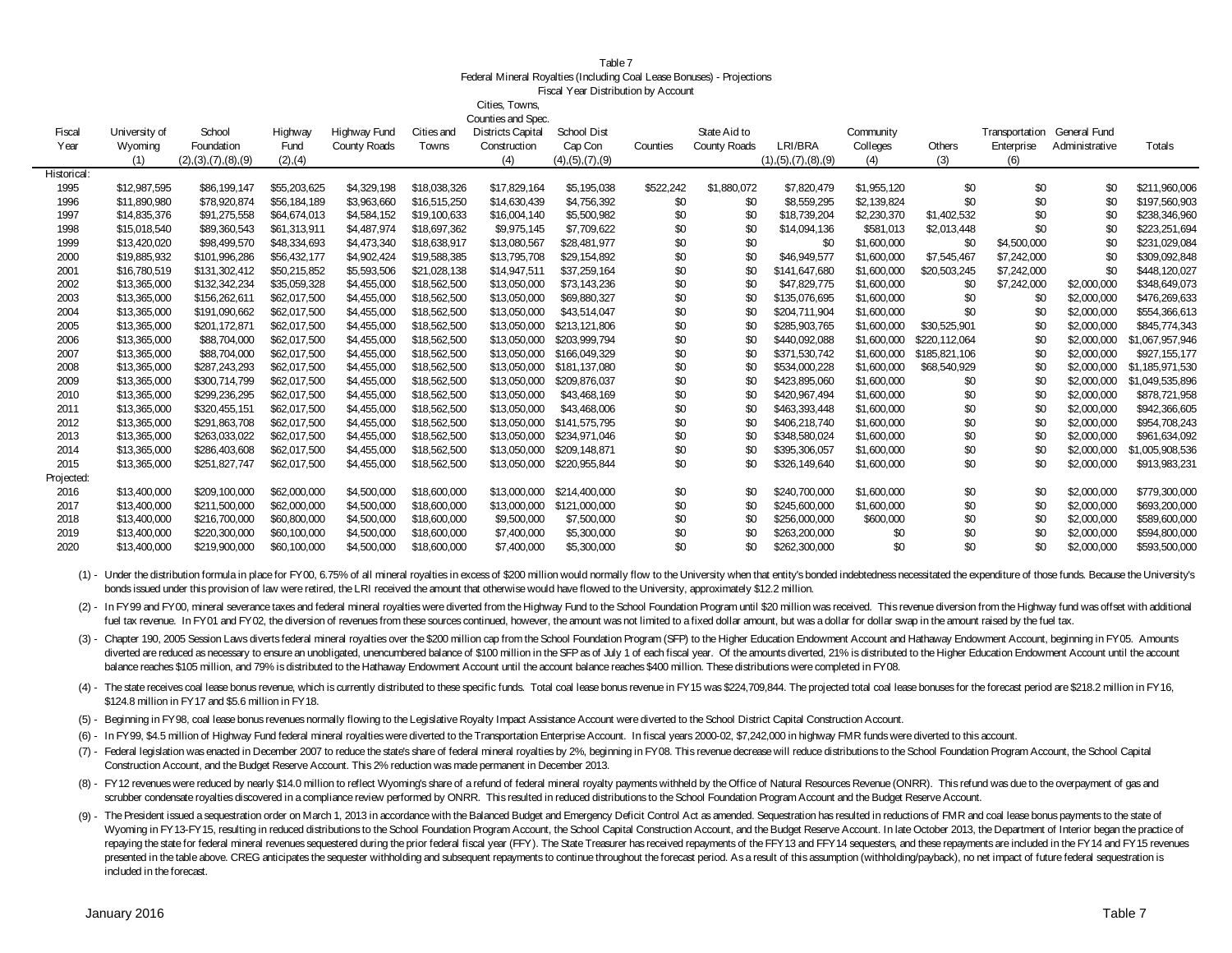#### Table 7(a) Federal Mineral Royalties (without Coal Lease Bonuses) - Projections Fiscal Year Distribution by Account Cities, Towns, Counties and Spec.

|             |               |                         |              |              |              | Countles and Spec |             |           |                     |                    |               |                |                |                 |
|-------------|---------------|-------------------------|--------------|--------------|--------------|-------------------|-------------|-----------|---------------------|--------------------|---------------|----------------|----------------|-----------------|
| Fiscal      | University of | School                  | Highway      | Highway Fund | Cities and   | Districts Capital | School Dist |           | State Aid to        |                    |               | Transportation | General Fund   |                 |
| Year        | Wyoming       | Foundation              | Fund         | County Roads | Towns        | Construction      | Cap Con     | Counties  | <b>County Roads</b> | LRI/BRA            | Others        | Enterprise     | Administrative | Totals          |
|             | (1)           | (2), (3), (5), (6), (7) | (2), (4)     |              |              |                   |             |           |                     | (1), (5), (6), (7) | (3)           | (4)            |                |                 |
| Historical: |               |                         |              |              |              |                   |             |           |                     |                    |               |                |                |                 |
| 1995        | \$12,987,595  | \$86,199,147            | \$54,997,375 | \$4,329,198  | \$18,038,326 | \$8,259,816       | \$5,195,038 | \$522,242 | \$1,880,072         | \$0                | \$0           | \$0            | \$0            | \$192,408,809   |
| 1996        | \$11,890,980  | \$78,920.874            | \$53,509,410 | \$3.963.660  | \$16,515,250 | \$6,606,100       | \$4,756,392 | \$0       | \$0                 | \$0                | \$0           | \$0            | \$0            | \$176,162,666   |
| 1997        | \$14,835,376  | \$91,275,558            | \$61,886,051 | \$4,584,152  | \$19,100,633 | \$7,640,253       | \$5,500,982 | \$0       | \$0                 | \$9,817,725        | \$1,402,532   | \$0            | \$0            | \$216,043,262   |
| 1998        | \$15,018,540  | \$89,360,543            | \$60,587,645 | \$4,487,974  | \$18,697,362 | \$7,796,345       | \$5,385,568 | \$0       | \$0                 | \$14,094,136       | \$2,013,448   | \$0            | \$0            | \$217,441,561   |
| 1999        | \$13,420,020  | \$98,499,570            | \$46,459,693 | \$4,473,340  | \$18,638,917 | \$7,455,567       | \$5,368,009 | \$0       | \$0                 | \$0                | \$0           | \$4,500,000    | \$0            | \$198,815,116   |
| 2000        | \$19,885,932  | \$101,996,286           | \$54,557,177 | \$4,902,424  | \$19,588,385 | \$8,170,708       | \$5,882,909 | \$0       | \$0                 | \$46,949,577       | \$7,545,467   | \$7,242,000    | \$0            | \$276,720,865   |
| 2001        | \$16,780,519  | \$131.302.412           | \$48,340,852 | \$5,593,506  | \$21.028.138 | \$9,322,511       | \$6,712,209 | \$0       | \$0                 | \$141.647.680      | \$20,503,245  | \$7,242,000    | \$0            | \$408,473,072   |
| 2002        | \$13,365,000  | \$132,342,234           | \$33,184,328 | \$4,455,000  | \$18,562,500 | \$7,425,000       | \$5,346,000 | \$0       | \$0                 | \$47,829,775       | \$0           | \$7,242,000    | \$2,000,000    | \$271,751,837   |
| 2003        | \$13,365,000  | \$156,262,611           | \$60,142,500 | \$4,455,000  | \$18,562,500 | \$7,425,000       | \$5,346,000 | \$0       | \$0                 | \$135,076,695      | \$0           | \$0            | \$2,000,000    | \$402,635,306   |
| 2004        | \$13,365,000  | \$191.090.662           | \$60,142,500 | \$4,455,000  | \$18,562,500 | \$7,425,000       | \$5,346,000 | \$0       | \$0                 | \$204.711.904      | \$0           | \$0            | \$2,000,000    | \$507,098,566   |
| 2005        | \$13,365,000  | \$201,172,871           | \$60,142,500 | \$4,455,000  | \$18,562,500 | \$7,425,000       | \$5,346,000 | \$0       | \$0                 | \$285,903,765      | \$30,525,901  | \$0            | \$2,000,000    | \$628,898,537   |
| 2006        | \$13,365,000  | \$88,704,000            | \$60,142,500 | \$4,455,000  | \$18,562,500 | \$7,425,000       | \$5,346,000 | \$0       |                     | \$440.092.088      | \$220.112.064 | \$0            | \$2,000,000    | \$860,204,152   |
| 2007        | \$13,365,000  | \$88,704,000            | \$60,142,500 | \$4,455,000  | \$18,562,500 | \$7,425,000       | \$5,346,000 | \$0       |                     | \$371.530.742      | \$185,821,106 | \$0            | \$2,000,000    | \$757,351,848   |
| 2008        | \$13,365,000  | \$287.243.293           | \$60,142,500 | \$4,455,000  | \$18,562,500 | \$7,425,000       | \$5,346,000 | \$0       | \$0                 | \$534,000.228      | \$68,540,929  | \$0            | \$2,000,000    | \$1,001,080,450 |
| 2009        | \$13,365,000  | \$300.714.799           | \$60,142,500 | \$4,455,000  | \$18,562,500 | \$7,425,000       | \$5,346,000 | \$0       | \$0                 | \$423,895,060      | \$0           | \$0            | \$2,000,000    | \$835,905,859   |
| 2010        | \$13,365,000  | \$299,236,295           | \$60,142,500 | \$4,455,000  | \$18,562,500 | \$7,425,000       | \$5,346,000 | \$0       | \$0                 | \$420,967,494      | \$0           | \$0            | \$2,000,000    | \$831,499,789   |
| 2011        | \$13,365,000  | \$320,455,151           | \$60,142,500 | \$4,455,000  | \$18,562,500 | \$7,425,000       | \$5,346,000 | \$0       | \$0                 | \$463,393,448      | \$0           | \$0            | \$2,000,000    | \$895,144,599   |
| 2012        | \$13,365,000  | \$291.863.708           | \$60,142,500 | \$4,455,000  | \$18,562,500 | \$7,425,000       | \$5,346,000 | \$0       | \$0                 | \$406,218,740      | \$0           | \$0            | \$2,000,000    | \$809,378,448   |
| 2013        | \$13,365,000  | \$263,033,022           | \$60,142,500 | \$4,455,000  | \$18,562,500 | \$7,425,000       | \$5,346,000 | \$0       |                     | \$348,580,024      | \$0           | \$0            | \$2,000,000    | \$722,909,046   |
| 2014        | \$13,365,000  | \$286,403,608           | \$60,142,500 | \$4,455,000  | \$18,562,500 | \$7,425,000       | \$5,346,000 | \$0       | \$0                 | \$395,306,057      | \$0           | \$0            | \$2,000,000    | \$793,005,665   |
| 2015        | \$13,365,000  | \$251,827,747           | \$60,142,500 | \$4,455,000  | \$18,562,500 | \$7,425,000       | \$5,346,000 | \$0       | \$0                 | \$326,149,640      | \$0           | \$0            | \$2,000,000    | \$689,273,387   |
| Projected:  |               |                         |              |              |              |                   |             |           |                     |                    |               |                |                |                 |
| 2016        | \$13,400,000  | \$209,100,000           | \$60,100,000 | \$4,500,000  | \$18,600,000 | \$7,400,000       | \$5,300,000 | \$0       | \$0                 | \$240,700,000      | \$0           | \$0            | \$2,000,000    | \$561,100,000   |
| 2017        | \$13,400,000  | \$211,500,000           | \$60,100,000 | \$4,500,000  | \$18,600,000 | \$7,400,000       | \$5,300,000 | \$0       | \$0                 | \$245,600,000      | \$0           | \$0            | \$2,000,000    | \$568,400,000   |
| 2018        | \$13,400,000  | \$216,700,000           | \$60,100,000 | \$4,500,000  | \$18,600,000 | \$7,400,000       | \$5,300,000 | \$0       | \$0                 | \$256,000,000      | \$0           | \$0            | \$2,000,000    | \$584,000,000   |
| 2019        | \$13,400,000  | \$220,300,000           | \$60,100,000 | \$4,500,000  | \$18,600,000 | \$7,400,000       | \$5,300,000 | \$0       | \$0                 | \$263,200,000      | \$0           | \$0            | \$2,000,000    | \$594,800,000   |
| 2020        | \$13,400,000  | \$219,900,000           | \$60,100,000 | \$4,500,000  | \$18,600,000 | \$7,400,000       | \$5,300,000 | \$0       | \$0                 | \$262,300,000      | \$0           | \$0            | \$2,000,000    | \$593,500,000   |
|             |               |                         |              |              |              |                   |             |           |                     |                    |               |                |                |                 |

(1) - Under the distribution formula in place for FY00, 6.75% of all mineral royalties in excess of \$200 million would normally flow to the University when that entity's bonded indebtedness necessitated the expenditure of Because the University's bonds issued under this provision of law were retired, the LRI received the amount that otherwise would have flowed to the University, approximately \$12.2 million.

(2) - In FY99 and FY00, mineral severance taxes and federal mineral royalties were diverted from the Highway Fund to the School Foundation Program until \$20 million was received. This revenue diversion from the Highway fun offset with additional fuel tax revenue. In FY01 and FY02, the diversion of revenues from these sources continued, however, the amount was not limited to a fixed dollar amount, but was a dollar for dollar swap in the amoun by the fuel tax.

(3) - Chapter 190, 2005 Session Laws diverts federal mineral royalties over the \$200 million cap from the School Foundation Program (SFP) to the Higher Education Endowment Account and Hathaway Endowment Account, beginning FY05. Amounts diverted are reduced as necessary to ensure an unobligated, unencumbered balance of \$100 million in the SFP as of July 1 of each fiscal year. Of the amounts diverted, 21% is distributed to the Higher Educatio Endowment Account until the account balance reaches \$105 million, and 79% is distributed to the Hathaway Endowment Account until the account balance reaches \$400 million. These distributions were completed in FY08.

(4) - In FY99, \$4.5 million of Highway Fund federal mineral royalties were diverted to the Transportation Enterprise Account. In fiscal years 2000-02, \$7,242,000 in highway FMR funds were diverted to this account.

(5) - Federal legislation was enacted in December 2007 to reduce the state's share of federal mineral royalties by 2%, beginning in FY08. This revenue decrease will reduce distributions to the School Foundation Program Acc Budget Reserve Account. This 2% reduction was made permanent in December 2013.

- (6) FY12 revenues were reduced by nearly \$14.0 million to reflect Wyoming's share of a refund of federal mineral royalty payments withheld by the Office of Natural Resources Revenue (ONRR). This refund was due to the overpayment of gas and scrubber condensate royalties discovered in a compliance review performed by ONRR. This resulted in reduced distributions to the School Foundation Program Account and the Budget Reserve Account.
- (7) The President issued a sequestration order on March 1, 2013 in accordance with the Balanced Budget and Emergency Deficit Control Act as amended. Sequestration has resulted in reductions of FMR payments to the state o Wyoming in FY13-FY15, resulting in reduced distributions to the School Foundation Program Account and the Budget Reserve Account. In late October 2013, the Department of Interior began the practice of repaying the state fo federal mineral revenues sequestered during the prior federal fiscal year (FFY). The State Treasurer has received repayments of the FFY13 and FFY14 sequesters, and these repayments are included in the FY14 and FY15 revenue presented in the table above. CREG anticipates the sequester withholding and subsequent repayments to continue throughout the forecast period. As a result of this assumption (withholding/payback), no net impact of future f sequestration is included in the forecast.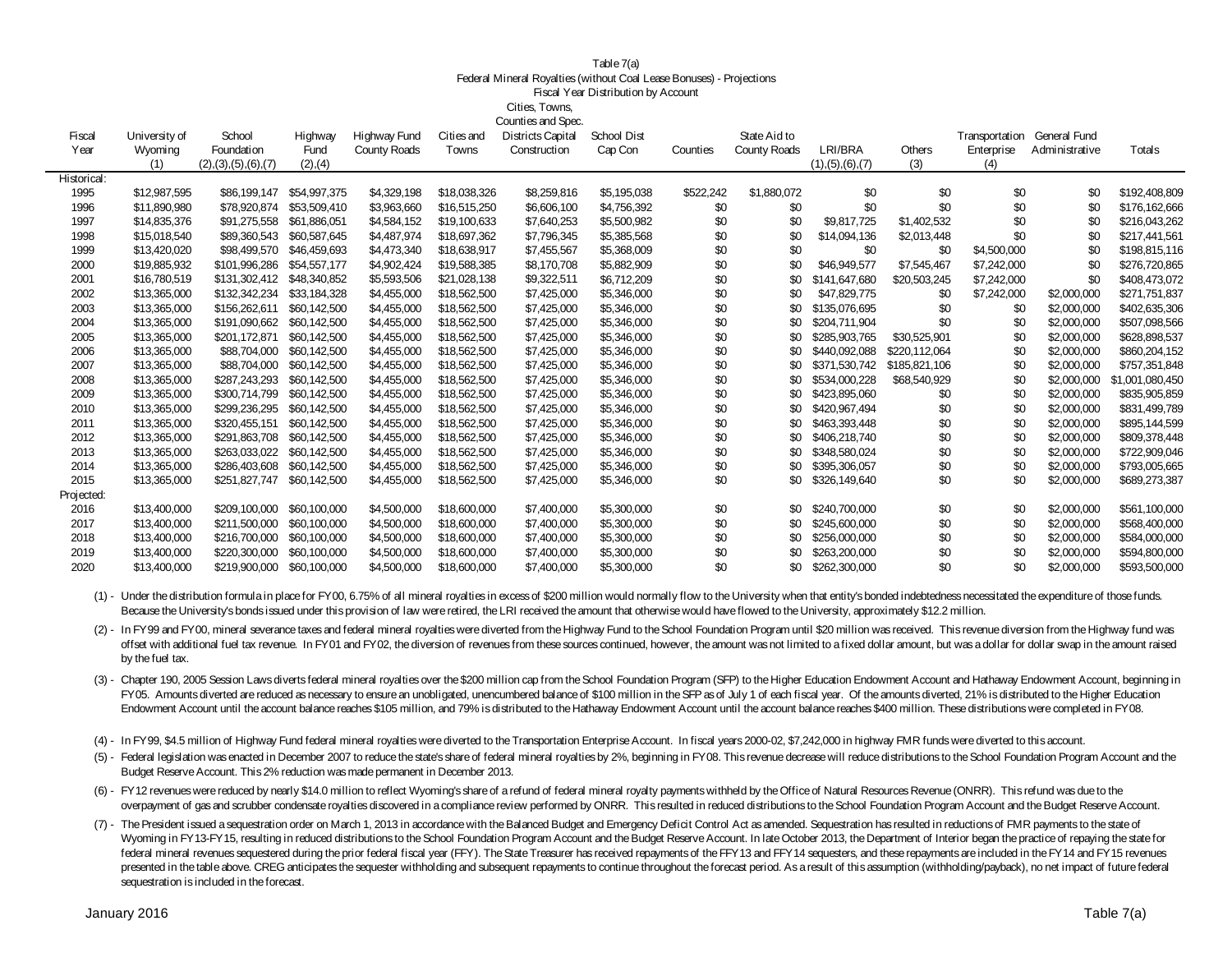#### Table 7(b) Coal Lease Bonuses - Projections Fiscal Year Distribution by Account

Cities, Towns

|            | UILICS, I UWIIS,   |             |             |                    |             |               |
|------------|--------------------|-------------|-------------|--------------------|-------------|---------------|
|            | Counties and Spec. |             |             |                    |             |               |
| Fiscal     | Districts Capital  | Highway     |             | School Dist        | Community   |               |
| Year       | Construction       | Fund        | LRI         | Cap Con            | Colleges    | Totals        |
|            | (1)                | (1)         | (2)         | (1), (2), (3), (4) | (1)         |               |
| Historic:  |                    |             |             |                    |             |               |
| 1995       | \$9,569,348        | \$206,250   | \$7,820,479 | \$0                | \$1,955,119 | \$19,551,196  |
| 1996       | \$8,024,339        | \$2,674,779 | \$8,559,295 | \$0                | \$2,139,823 | \$21,398,236  |
| 1997       | \$8,363,887        | \$2,787,962 | \$8,921,479 | \$0                | \$2,230,370 | \$22,303,698  |
| 1998       | \$2,178,800        | \$726,266   | \$0         | \$2,324,054        | \$581,013   | \$5,810,133   |
| 1999       | \$5,625,000        | \$1,875,000 | \$0         | \$23,113,968       | \$1,600,000 | \$32,213,968  |
| 2000       | \$5,625,000        | \$1,875,000 | \$0         | \$23,271,983       | \$1,600,000 | \$32,371,983  |
| 2001       | \$5,625,000        | \$1,875,000 | \$0         | \$30,546,955       | \$1,600,000 | \$39,646,955  |
| 2002       | \$5,625,000        | \$1,875,000 | \$0         | \$67,797,236       | \$1,600,000 | \$76,897,236  |
| 2003       | \$5,625,000        | \$1,875,000 | \$0         | \$64,534,327       | \$1,600,000 | \$73,634,327  |
| 2004       | \$5,625,000        | \$1,875,000 | \$0         | \$38,168,047       | \$1,600,000 | \$47,268,047  |
| 2005       | \$5,625,000        | \$1,875,000 | \$0         | \$207,775,806      | \$1,600,000 | \$216,875,806 |
| 2006       | \$5,625,000        | \$1,875,000 | \$0         | \$198,653,794      | \$1,600,000 | \$207,753,794 |
| 2007       | \$5,625,000        | \$1,875,000 | \$0         | \$160,703,329      | \$1,600,000 | \$169,803,329 |
| 2008       | \$5,625,000        | \$1,875,000 | \$0         | \$175,791,080      | \$1,600,000 | \$184,891,080 |
| 2009       | \$5,625,000        | \$1,875,000 | \$0         | \$204,530,037      | \$1,600,000 | \$213,630,037 |
| 2010       | \$5,625,000        | \$1,875,000 | \$0         | \$38,122,169       | \$1,600,000 | \$47,222,169  |
| 2011       | \$5,625,000        | \$1,875,000 | \$0         | \$38,122,006       | \$1,600,000 | \$47,222,006  |
| 2012       | \$5,625,000        | \$1,875,000 | \$0         | \$136,229,795      | \$1,600,000 | \$145,329,795 |
| 2013       | \$5,625,000        | \$1,875,000 | \$0         | \$229,625,046      | \$1,600,000 | \$238,725,046 |
| 2014       | \$5,625,000        | \$1,875,000 | \$0         | \$203,802,871      | \$1,600,000 | \$212,902,871 |
| 2015       | \$5,625,000        | \$1,875,000 | \$0         | \$215,609,844      | \$1,600,000 | \$224,709,844 |
| Projected: |                    |             |             |                    |             |               |
| 2016       | \$5,600,000        | \$1,900,000 | \$0         | \$209,100,000      | \$1,600,000 | \$218,200,000 |
| 2017       | \$5,600,000        | \$1,900,000 | \$0         | \$115,700,000      | \$1,600,000 | \$124,800,000 |
| 2018       | \$2,100,000        | \$700,000   | \$0         | \$2,200,000        | \$600,000   | \$5,600,000   |
| 2019       | \$0                | \$0         | \$0         | \$0                | \$0         | \$0           |
| 2020       | \$0                | \$0         | \$0         | \$0                | \$0         | \$0           |

- (1) The state receives coal lease bonus revenue, which is currently distributed to these specific funds. Total coal lease bonus revenue in FY15 was \$224,709,844. The projected total coal lease bonuses for the forecast period are \$218.2 million in FY16, \$124,800,000 in FY17 and \$5.6 million in FY18.
- (2) Beginning in FY98, coal lease bonus revenues normally flowing to the Legislative Royalty Impact Assistance Account were diverted to the School District Capital Construction Account.
- (3) Federal legislation was enacted in December 2007 to reduce the state's share of federal mineral royalties by 2%, beginning in FY08. This revenue decrease will reduce distributions to the School Capital Construction Account. This 2% reduction was made permanent in December 2013.
- (4) The President issued a sequestration order on March 1, 2013 in accordance with the Balanced Budget and Emergency Deficit Control Act as amended. Sequestration has resulted in reductions of coal lease bonus payments to the state of Wyoming in FY13-FY15, resulting in reduced distributions to the School Capital Construction Account. In late October 2013, the Department of Interior began the practice of repaying the state for federal mineral revenues sequestered during the prior federal fiscal year (FFY). The State Treasurer has received repayments of the FFY13 and FFY14 sequesters, and these repayments are included in the FY14 and FY15 revenues presented in the table above. CREG anticipates the sequester withholding and subsequent repayments to continue throughout the forecast period. As a result of this assumption (withholding/payback), an estimated \$5.6 million of the coal lease bonus payments anticipated in FY17 would be repaid in FY18.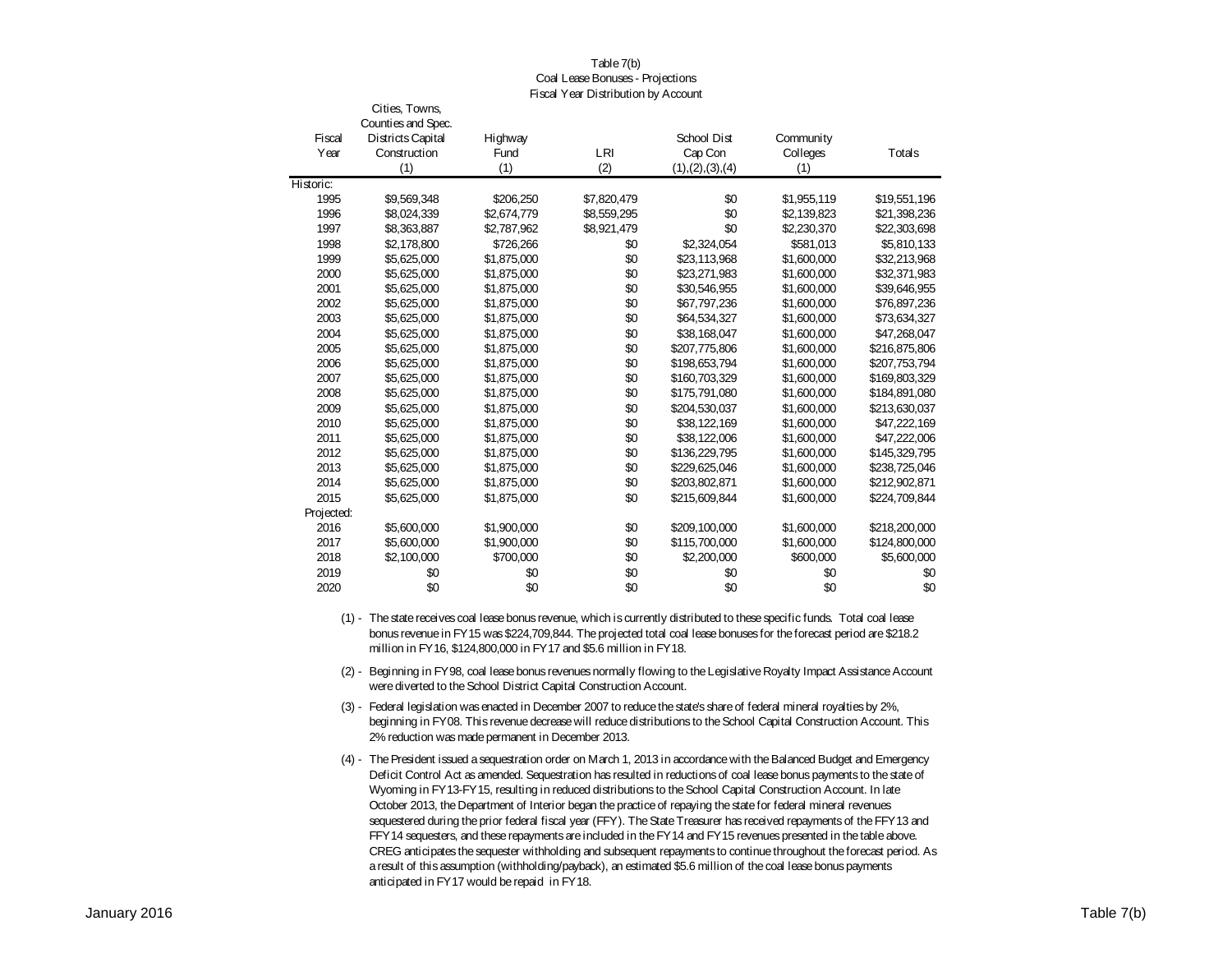#### Table 8 Federal Mineral Royalties (Including Coal Lease Bonuses) - Projections Biennial Distribution by Account

|             | Cities, Towns, |                             |          |              |              |                    |                    |           |              |                         |             |               |              |                             |                 |
|-------------|----------------|-----------------------------|----------|--------------|--------------|--------------------|--------------------|-----------|--------------|-------------------------|-------------|---------------|--------------|-----------------------------|-----------------|
|             |                |                             |          |              |              | Counties and Spec. |                    |           |              |                         |             |               |              |                             |                 |
|             | University of  | School                      | Highway  | Highway Fund | Cities and   | Districts Capital  | School Dist        |           | State Aid to |                         | Community   |               |              | Transportation General Fund |                 |
| Biennium    | Wyoming        | Foundation                  | Fund     | County Roads | Towns        | Construction       | Cap Con            | Counties  | County Roads | LRI/BRA                 | Colleges    | Others        | Enterprise   | Administrative              | Totals          |
|             | (1)            | (2), (3), (7), (8), (9)     | (2), (4) |              |              | (4)                | (4), (5), (7), (9) |           |              | (1), (5), (7), (8), (9) | (4)         | (3)           | (6)          |                             |                 |
| Historical: |                |                             |          |              |              |                    |                    |           |              |                         |             |               |              |                             |                 |
| 1995-96     | \$24,878,575   | \$165,120,021 \$111,387,814 |          | \$8,292,858  | \$34,553,576 | \$32,459,603       | \$9,951,430        | \$522,242 | \$1,880,072  | \$16,379,774            | \$4,094,944 | \$0           | \$0          | \$0                         | \$409,520,909   |
| 1997-98     | \$29,853,916   | \$180,636,101 \$125,987,924 |          | \$9,072,126  | \$37,797,995 | \$25,979,285       | \$13,210,604       | \$0       | \$0          | \$32,833,340            | \$2,811,383 | \$3,415,980   | \$0          | \$0                         | \$461,598,654   |
| 1999-00     | \$33,305,952   | \$200,495,856 \$104,766,870 |          | \$9,375,764  | \$38,227,302 | \$26,876,275       | \$57,636,869       | \$0       | \$0          | \$46,949,577            | \$3,200,000 | \$7,545,467   | \$11,742,000 | \$0                         | \$540,121,932   |
| 2001-02     | \$30,145,519   | \$263,644,646 \$85,275,180  |          | \$10,048,506 | \$39,590,638 | \$27,997,511       | \$110.402.400      | \$0       | \$0          | \$189,477,455           | \$3,200,000 | \$20,503,245  | \$14,484,000 | \$2,000,000                 | \$796,769,100   |
| 2003-04     | \$26,730,000   | \$347.353.273 \$124.035.000 |          | \$8,910,000  | \$37,125,000 | \$26,100,000       | \$113,394,374      | \$0       | \$0          | \$339,788,599           | \$3,200,000 | \$0           | \$0          | \$4,000,000                 | \$1,030,636,246 |
| 2005-06     | \$26,730,000   | \$289,876,871 \$124,035,000 |          | \$8,910,000  | \$37,125,000 | \$26,100,000       | \$417.121.600      | \$0       | \$0          | \$725,995,853           | \$3,200,000 | \$250,637,965 | \$0          | \$4,000,000                 | \$1,913,732,289 |
| 2007-08     | \$26,730,000   | \$375,947,293 \$124,035,000 |          | \$8,910,000  | \$37,125,000 | \$26,100,000       | \$347.186.409      | \$0       | \$0          | \$905,530,970           | \$3,200,000 | \$254,362,035 | \$0          | \$4,000,000                 | \$2,113,126,707 |
| 2009-10     | \$26,730,000   | \$599,951,094 \$124,035,000 |          | \$8,910,000  | \$37,125,000 | \$26,100,000       | \$253,344,206      | \$0       | \$0          | \$844,862,554           | \$3,200,000 | \$0           | \$0          | \$4,000,000                 | \$1,928,257,854 |
| 2011-12     | \$26,730,000   | \$612,318,859 \$124,035,000 |          | \$8,910,000  | \$37,125,000 | \$26,100,000       | \$185,043,801      | \$0       | \$0          | \$869,612,188           | \$3,200,000 | \$0           | \$0          | \$4,000,000                 | \$1,897,074,848 |
| 2013-14     | \$26,730,000   | \$549,436,630 \$124,035,000 |          | \$8,910,000  | \$37,125,000 | \$26,100,000       | \$444,119,917      | \$0       | \$0          | \$743,886,081           | \$3,200,000 | \$0           | \$0          | \$4,000,000                 | \$1,967,542,628 |
| Projected:  |                |                             |          |              |              |                    |                    |           |              |                         |             |               |              |                             |                 |
| 2015-16     | \$26,765,000   | \$460,927,747 \$124,017,500 |          | \$8,955,000  | \$37,162,500 | \$26,050,000       | \$435,355,844      | \$0       | \$0          | \$566,849,640           | \$3,200,000 | \$0           | \$0          | \$4,000,000                 | \$1,693,283,231 |
| 2017-18     | \$26,800,000   | \$428,200,000 \$122,800,000 |          | \$9,000,000  | \$37,200,000 | \$22,500,000       | \$128,500,000      | \$0       | \$0          | \$501,600,000           | \$2,200,000 | \$0           | \$0          | \$4,000,000                 | \$1,282,800,000 |
| 2019-20     | \$26,800,000   | \$440,200,000 \$120,200,000 |          | \$9,000,000  | \$37,200,000 | \$14,800,000       | \$10,600,000       | \$0       | \$0          | \$525,500,000           | \$0         | \$0           | \$0          | \$4,000,000                 | \$1,188,300,000 |

(1) - Under the distribution formula in place for FY00, 6.75% of all mineral royalties in excess of \$200 million would normally flow to the University when that entity's bonded indebtedness necessitated the expenditure of University's bonds issued under this provision of law were retired, the LRI received the amount that otherwise would have flowed to the University, approximately \$12.2 million.

(2) - In FY99 and FY00, mineral severance taxes and federal mineral royalties were diverted from the Highway Fund to the School Foundation Program until \$20 million was received. This revenue diversion from the Highway fun additional fuel tax revenue. In FY01 and FY02, the diversion of revenues from these sources continued, however, the amount was not limited to a fixed dollar amount, but was a dollar for dollar swap in the amount raised by

(3) - Chapter 190, 2005 Session Laws diverts federal mineral royalties over the \$200 million cap from the School Foundation Program (SFP) to the Higher Education Endowment Account and Hathaway Endowment Account, beginning Amounts diverted are reduced as necessary to ensure an unobligated, unencumbered balance of \$100 million in the SFP as of July 1 of each fiscal year. Of the amounts diverted, 21% is distributed to the Higher Education Endo the account balance reaches \$105 million, and 79% is distributed to the Hathaway Endowment Account until the account balance reaches \$400 million. These distributions were completed in FY08.

(4) - The state receives coal lease bonus revenue, which is currently distributed to these specific funds. Total coal lease bonus revenue in FY15 was \$224,709,844. The projected total coal lease bonuses for the forecast pe \$124.8 million in FY17 and \$5.6 million in FY18.

(5) - Beginning in FY98, coal lease bonus revenues normally flowing to the Legislative Royalty Impact Assistance Account have been diverted to the School District Capital Construction Account.

(6) - In FY99, \$4.5 million of Highway Fund federal mineral royalties were diverted to the Transportation Enterprise Account. In fiscal years 2000-02, \$7,242,000 in highway FMR funds were diverted to this account.

(7) - Federal legislation was enacted in December 2007 to reduce the state's share of federal mineral royalties by 2%, beginning in FY08. This revenue decrease will reduce distributions to the School Foundation Program Acc Construction Account, and the Budget Reserve Account. This 2% reduction was made permanent in December 2013.

(8) - FY12 revenues were reduced by nearly \$14.0 million to reflect Wyoming's share of a refund of federal mineral royalty payments withheld by the Office of Natural Resources Revenue (ONRR). This refund was due to the ove scrubber condensate royalties discovered in a compliance review performed by ONRR. This resulted in reduced distributions to the School Foundation Program Account and the Budget Reserve Account.

(9) - The President issued a sequestration order on March 1, 2013 in accordance with the Balanced Budget and Emergency Deficit Control Act as amended. Sequestration has resulted in reductions of FMR and coal lease bonus pa Wyoming in FY 13-FY 15, resulting in reduced distributions to the School Foundation Program Account, the School Capital Construction Account, and the Budget Reserve Account. In late October 2013, the Department of Interior of repaying the state for federal mineral revenues sequestered during the prior federal fiscal year (FFY). The State Treasurer has received repayments of the FFY 13 and FFY 14 sequesters, and these repayments are included revenues presented in the table above. CREG anticipates the sequester withholding and subsequent repayments to continue throughout the forecast period. As a result of this assumption (withholding/payback), no net impact of sequestration is included in the forecast.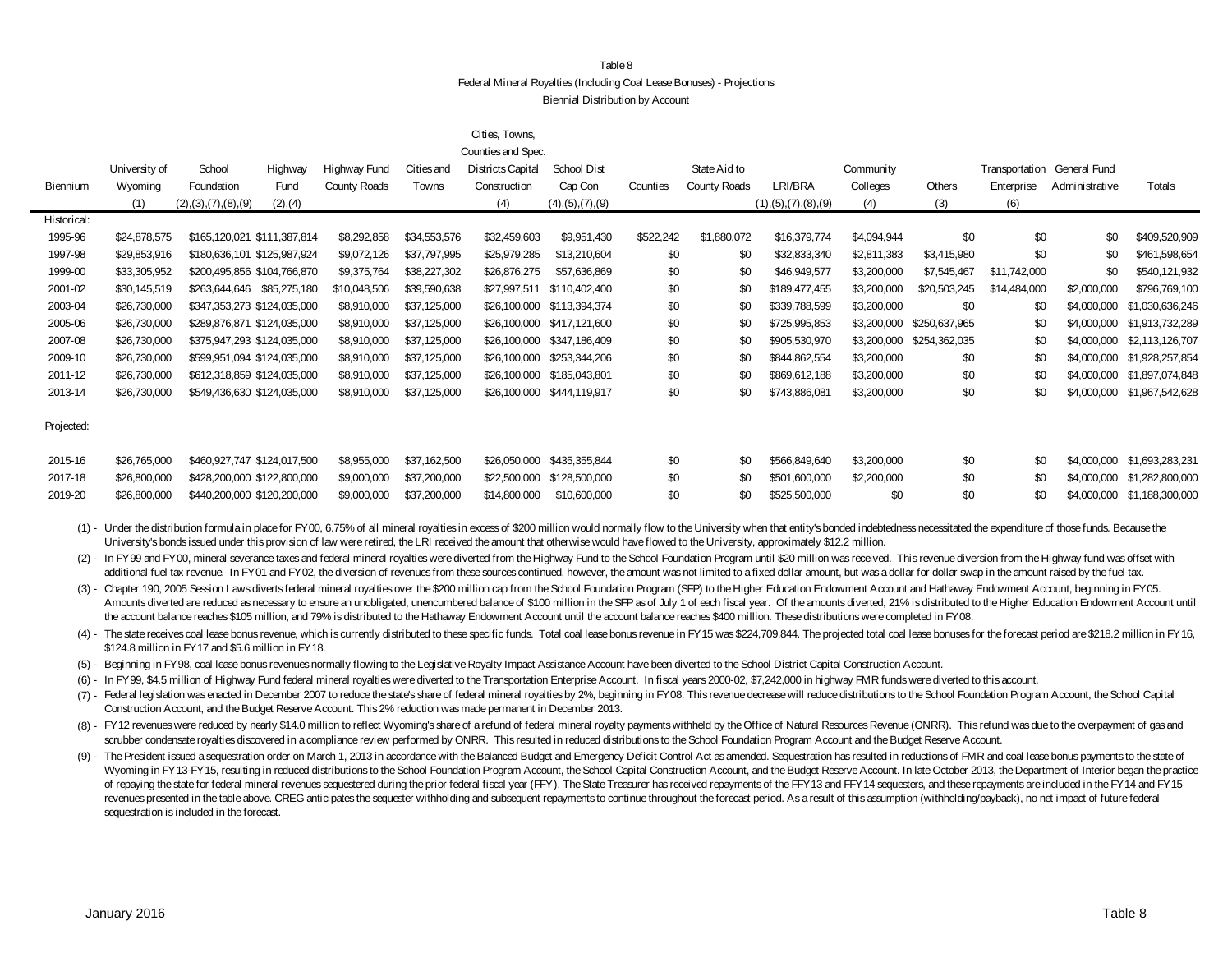#### Table 8(a)

Federal Mineral Royalties (without Coal Lease Bonuses) - Projections

Biennial Distribution by Account

Cities, Towns,

|             |               |                         |               |              |              | Counties and Spec. |              |           |              |                    |               |                             |                |                 |
|-------------|---------------|-------------------------|---------------|--------------|--------------|--------------------|--------------|-----------|--------------|--------------------|---------------|-----------------------------|----------------|-----------------|
|             | University of | School                  | Highway       | Highway Fund | Cities and   | Districts Capital  | School Dist  |           | State Aid to |                    |               | Transportation General Fund |                |                 |
| Biennium    | Wyoming       | Foundation              | Fund          | County Roads | Towns        | Construction       | Cap Con      | Counties  | County Roads | LRI/BRA            | Others        | Enterprise                  | Administrative | Totals          |
|             | (1)           | (2), (3), (5), (6), (7) | (2), (4)      |              |              |                    |              |           |              | (1), (5), (6), (7) | (3)           | (4)                         |                |                 |
| Historical: |               |                         |               |              |              |                    |              |           |              |                    |               |                             |                |                 |
| 1995-96     | \$24,878,575  | \$165,120,021           | \$108,506,785 | \$8,292,858  | \$34,553,576 | \$14,865,916       | \$9,951,430  | \$522,242 | \$1,880,072  | \$0                | \$0           | \$0                         | \$0            | \$368,571,475   |
| 1997-98     | \$29,853,916  | \$180,636,101           | \$122,473,696 | \$9,072,126  | \$37,797,995 | \$15,436,598       | \$10,886,550 | \$0       | \$0          | \$23,911,861       | \$3,415,980   | \$0                         | \$0            | \$433,484,823   |
| 1999-00     | \$33,305,952  | \$200,495,856           | \$101,016,870 | \$9,375,764  | \$38,227,302 | \$15,626,275       | \$11,250,918 | \$0       | \$0          | \$46,949,577       | \$7,545,467   | \$11,742,000                | \$0            | \$475,535,981   |
| 2001-02     | \$30,145,519  | \$263,644,646           | \$81,525,180  | \$10,048,506 | \$39,590,638 | \$16,747,511       | \$12,058,209 | \$0       | \$0          | \$189,477,455      | \$20,503,245  | \$14,484,000                | \$2,000,000    | \$680,224,909   |
| 2003-04     | \$26,730,000  | \$347,353,273           | \$120,285,000 | \$8,910,000  | \$37,125,000 | \$14,850,000       | \$10,692,000 | \$0       | \$0          | \$339,788,599      | \$0           | \$0                         | \$4,000,000    | \$909,733,872   |
| 2005-06     | \$26,730,000  | \$289,876,871           | \$120,285,000 | \$8,910,000  | \$37,125,000 | \$14,850,000       | \$10,692,000 | \$0       | \$0          | \$725,995,853      | \$250,637,965 | \$0                         | \$4,000,000    | \$1,489,102,689 |
| 2007-08     | \$26,730,000  | \$375,947,293           | \$120,285,000 | \$8,910,000  | \$37,125,000 | \$14,850,000       | \$10,692,000 | \$0       | \$0          | \$905,530,970      | \$254,362,035 | \$0                         | \$4,000,000    | \$1,758,432,298 |
| 2009-10     | \$26,730,000  | \$599,951,094           | \$120,285,000 | \$8,910,000  | \$37,125,000 | \$14,850,000       | \$10,692,000 | \$0       | \$0          | \$844,862,554      | \$0           | \$0                         | \$4,000,000    | \$1,667,405,648 |
| 2011-12     | \$26,730,000  | \$612,318,859           | \$120,285,000 | \$8,910,000  | \$37,125,000 | \$14,850,000       | \$10,692,000 | \$0       | \$0          | \$869,612,188      | \$0           | \$0                         | \$4,000,000    | \$1,704,523,047 |
| 2013-14     | \$26,730,000  | \$549,436,630           | \$120,285,000 | \$8,910,000  | \$37,125,000 | \$14,850,000       | \$10,692,000 | \$0       | \$0          | \$743,886,081      | \$0           | \$0                         | \$4,000,000    | \$1,515,914,711 |
| Projected:  |               |                         |               |              |              |                    |              |           |              |                    |               |                             |                |                 |
| 2015-16     | \$26,765,000  | \$460,927,747           | \$120,242,500 | \$8,955,000  | \$37,162,500 | \$14,825,000       | \$10,646,000 | \$0       | \$0          | \$566,849,640      | \$0           | \$0                         | \$4,000,000    | \$1,250,373,387 |
| 2017-18     | \$26,800,000  | \$428,200,000           | \$120,200,000 | \$9,000,000  | \$37,200,000 | \$14,800,000       | \$10,600,000 | \$0       | \$0          | \$501,600,000      | \$0           | \$0                         | \$4,000,000    | \$1,152,400,000 |
| 2019-20     | \$26,800,000  | \$440,200,000           | \$120,200,000 | \$9,000,000  | \$37,200,000 | \$14,800,000       | \$10,600,000 | \$0       | \$0          | \$525,500,000      | \$0           | \$0                         | \$4,000,000    | \$1,188,300,000 |

(1) - Under the distribution formula in place for FY00, 6.75% of all mineral royalties in excess of \$200 million would normally flow to the University when that entity's bonded indebtedness necessitated the expenditure of bonds issued under this provision of law were retired, the LRI received the amount that otherwise would have flowed to the University, approximately \$12.2 million.

(2) - In FY99 and FY00, mineral severance taxes and federal mineral royalties were diverted from the Highway Fund to the School Foundation Program until \$20 million was received. This revenue diversion from the Highway fun fuel tax revenue. In FY01 and FY02, the diversion of revenues from these sources continued, however, the amount was not limited to a fixed dollar amount, but was a dollar for dollar swap in the amount raised by the fuel ta

(3) - Chapter 190, 2005 Session Laws diverts federal mineral royalties over the \$200 million cap from the School Foundation Program (SFP) to the Higher Education Endowment Account and Hathaway Endowment Account, beginning diverted are reduced as necessary to ensure an unobligated, unencumbered balance of \$100 million in the SFP as of July 1 of each fiscal year. Of the amounts diverted, 21% is distributed to the Higher Education Endowment Ac balance reaches \$105 million, and 79% is distributed to the Hathaway Endowment Account until the account balance reaches \$400 million. These distributions were completed in FY08.

(4) - In FY99, \$4.5 million of Highway Fund federal mineral royalties were diverted to the Transportation Enterprise Account. In fiscal years 2000-02, \$7,242,000 in highway FMR funds were diverted to this account.

(5) - Federal legislation was enacted in December 2007 to reduce the state's share of federal mineral royalties by 2%, beginning in FY08. This revenue decrease will reduce distributions to the School Foundation Program Acc Account. This 2% reduction was made permanent in December 2013.

(6) - FY12 revenues were reduced by nearly \$14.0 million to reflect Wyoming's share of a refund of federal mineral royalty payments withheld by the Office of Natural Resources Revenue (ONRR). This refund was due to the ove scrubber condensate royalties discovered in a compliance review performed by ONRR. This resulted in reduced distributions to the School Foundation Program Account and the Budget Reserve Account.

(7) - The President issued a sequestration order on March 1, 2013 in accordance with the Balanced Budget and Emergency Deficit Control Act as amended. Sequestration has resulted in reductions of FMR payments to the state o resulting in reduced distributions to the School Foundation Program Account and the Budget Reserve Account. In late October 2013, the Department of Interior began the practice of repaying the state for federal mineral reve prior federal fiscal year (FFY). The State Treasurer has received repayments of the FFY13 and FFY14 sequesters, and these repayments are included in the FY14 and FY15 revenues presented in the table above. CREG anticipates withholding and subsequent repayments to continue throughout the forecast period. As a result of this assumption (withholding/payback), no net impact of future federal sequestration is included in the forecast.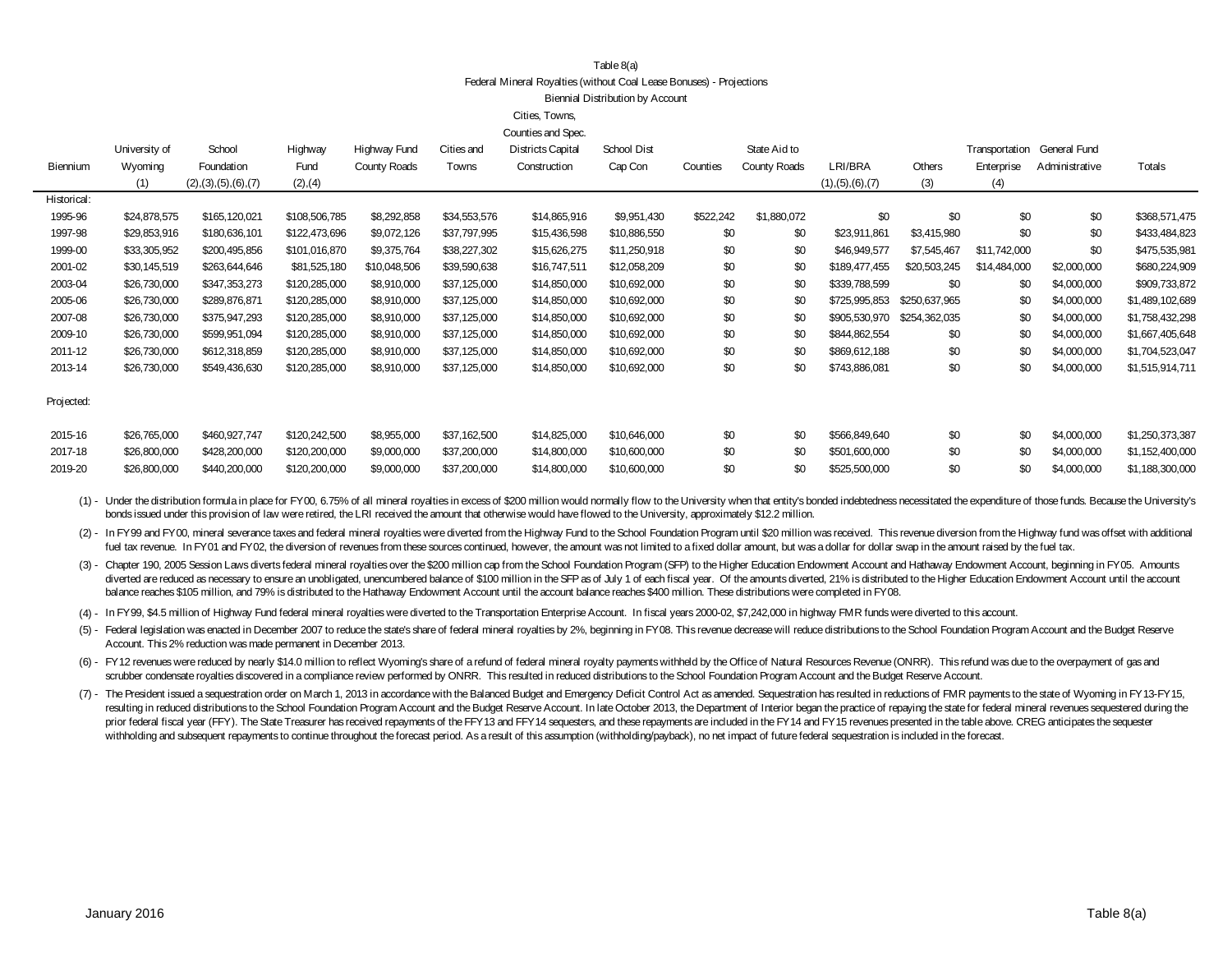|                 | GILLES, TOWIS,     |             |              |                    |             |               |
|-----------------|--------------------|-------------|--------------|--------------------|-------------|---------------|
|                 | Counties and Spec. |             |              |                    |             |               |
|                 | Districts Capital  | Highway     |              | School Dist        | Community   |               |
| <b>Biennium</b> | Construction       | Fund        | LRI          | Cap Con            | Colleges    | Totals        |
|                 | (1)                | (1)         | (2)          | (1), (2), (3), (4) | (1)         |               |
| Historic:       |                    |             |              |                    |             |               |
| 1995-96         | \$17,593,687       | \$2,881,029 | \$16,379,774 | \$0                | \$4,094,942 | \$40,949,432  |
| 1997-98         | \$10,542,687       | \$3,514,228 | \$8,921,479  | \$2,324,054        | \$2,811,383 | \$28,113,831  |
| 1999-00         | \$11,250,000       | \$3,750,000 | \$0          | \$46,385,951       | \$3,200,000 | \$64,585,951  |
| 2001-02         | \$11,250,000       | \$3,750,000 | \$0          | \$98,344,191       | \$3,200,000 | \$116,544,191 |
| 2003-04         | \$11,250,000       | \$3,750,000 | \$0          | \$102,702,374      | \$3,200,000 | \$120,902,374 |
| 2005-06         | \$11,250,000       | \$3,750,000 | \$0          | \$406,429,600      | \$3,200,000 | \$424,629,600 |
| 2007-08         | \$11,250,000       | \$3,750,000 | \$0          | \$336,494,409      | \$3,200,000 | \$354,694,409 |
| 2009-10         | \$11,250,000       | \$3,750,000 | \$0          | \$242,652,206      | \$3,200,000 | \$260,852,206 |
| 2011-12         | \$11,250,000       | \$3,750,000 | \$0          | \$174,351,801      | \$3,200,000 | \$192,551,801 |
| 2013-14         | \$11,250,000       | \$3,750,000 | \$0          | \$433,427,917      | \$3,200,000 | \$451,627,917 |
| Projected:      |                    |             |              |                    |             |               |
| 2015-16         | \$11,225,000       | \$3,775,000 | \$0          | \$424,709,844      | \$3,200,000 | \$442,909,844 |
| 2017-18         | \$7,700,000        | \$2,600,000 | \$0          | \$117,900,000      | \$2,200,000 | \$130,400,000 |
| 2019-20         | \$0                | \$0         | \$0          | \$0                | \$0         | \$0           |
|                 |                    |             |              |                    |             |               |

#### Table 8(b) Coal Lease Bonuses - Projections Biennial Distribution by Account

Cities, Towns,

- (1) The state receives coal lease bonus revenue, which is currently distributed to these specific funds. Total coal lease bonus revenue in FY15 was \$224,709,844. The projected total coal lease bonuses for the forecast period are \$218.2 million in FY16, \$124,800,000 in FY17 and \$5.6 million in FY18.
- (2) Beginning in FY98, coal lease bonus revenues normally flowing to the Legislative Royalty Impact Assistance Account were diverted to the School District Capital Construction Account.
- (3) Federal legislation was enacted in December 2007 to reduce the state's share of federal mineral royalties by 2%, beginning in FY08. This revenue decrease will reduce distributions to the School Capital Construction Account. This 2% reduction was made permanent in December 2013.
- (4) The President issued a sequestration order on March 1, 2013 in accordance with the Balanced Budget and Emergency Deficit Control Act as amended. Sequestration has resulted in reductions of coal lease bonus payments to the state of Wyoming in FY13-FY15, resulting in reduced distributions to the School Capital Construction Account. In late October 2013, the Department of Interior began the practice of repaying the state for federal mineral revenues sequestered during the prior federal fiscal year (FFY). The State Treasurer has received repayments of the FFY13 and FFY14 sequesters, and these repayments are included in the FY14 and FY15 revenues presented in the table above. CREG anticipates the sequester withholding and subsequent repayments to continue throughout the forecast period. As a result of this assumption (withholding/payback), an estimated \$5.6 million of the coal lease bonus payments anticipated in FY17 would be repaid in FY18.